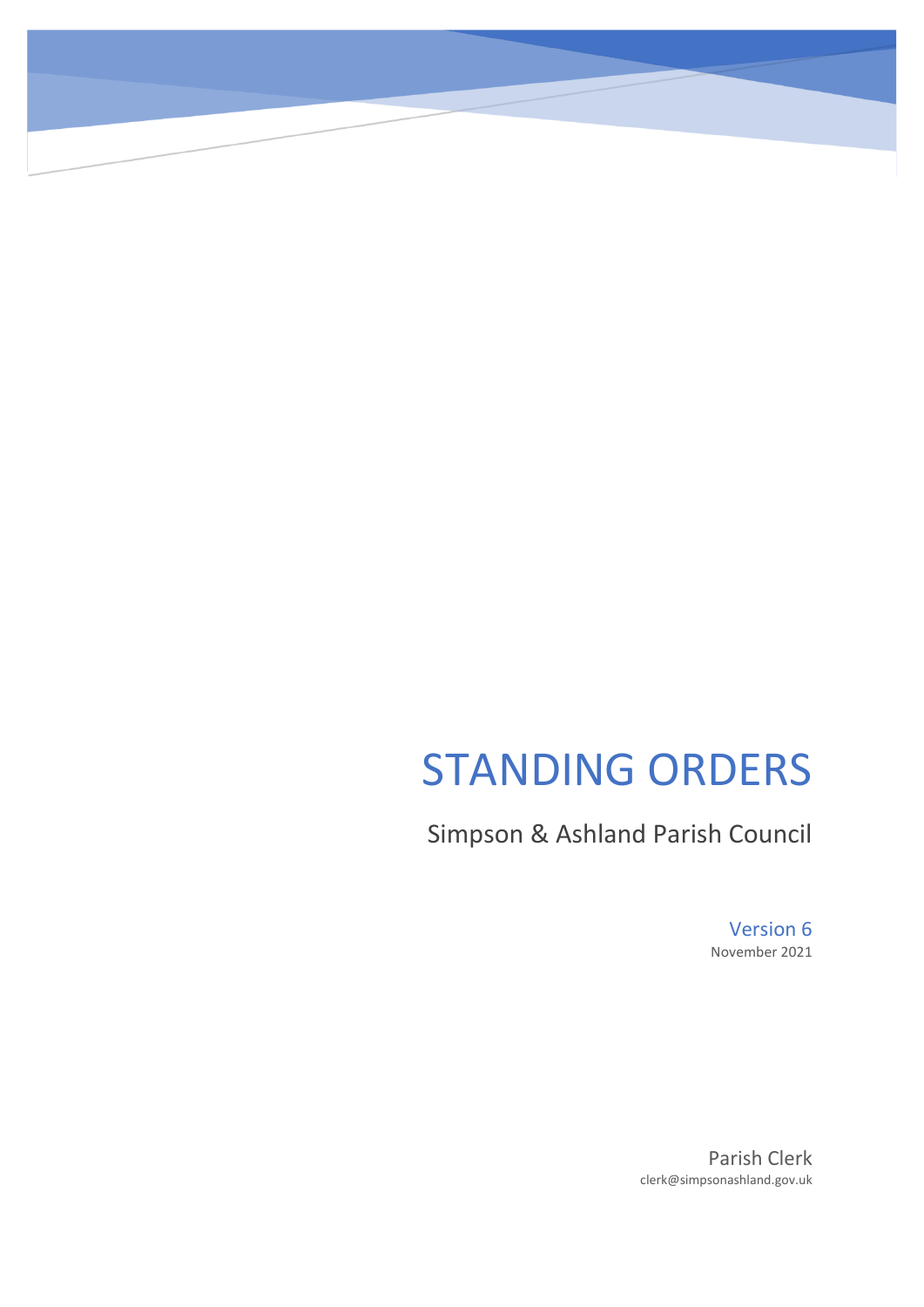### **CONTENTS**

| 1. |                                                                        |
|----|------------------------------------------------------------------------|
| 2. |                                                                        |
| 3. |                                                                        |
| 4. |                                                                        |
| 5. |                                                                        |
| 6. | EXTRAORDINARY MEETINGS OF THE COUNCIL, COMMITTEES AND SUB-COMMITTEES10 |
| 7. |                                                                        |
| 8. |                                                                        |
| 9. | MOTIONS FOR A MEETING THAT REQUIRE WRITTEN NOTICE TO BE GIVEN TO THE   |
|    | 10. MOTIONS AT A MEETING THAT DO NOT REQUIRE WRITTEN NOTICE  12        |
|    |                                                                        |
|    |                                                                        |
|    |                                                                        |
|    |                                                                        |
|    |                                                                        |
|    |                                                                        |
|    |                                                                        |
|    |                                                                        |
|    |                                                                        |
|    |                                                                        |
|    |                                                                        |
|    |                                                                        |
|    |                                                                        |
|    |                                                                        |
|    | 25. COMMUNICATING WITH DISTRICT AND COUNTY OR UNITARY COUNCILLORS 21   |
|    |                                                                        |
|    |                                                                        |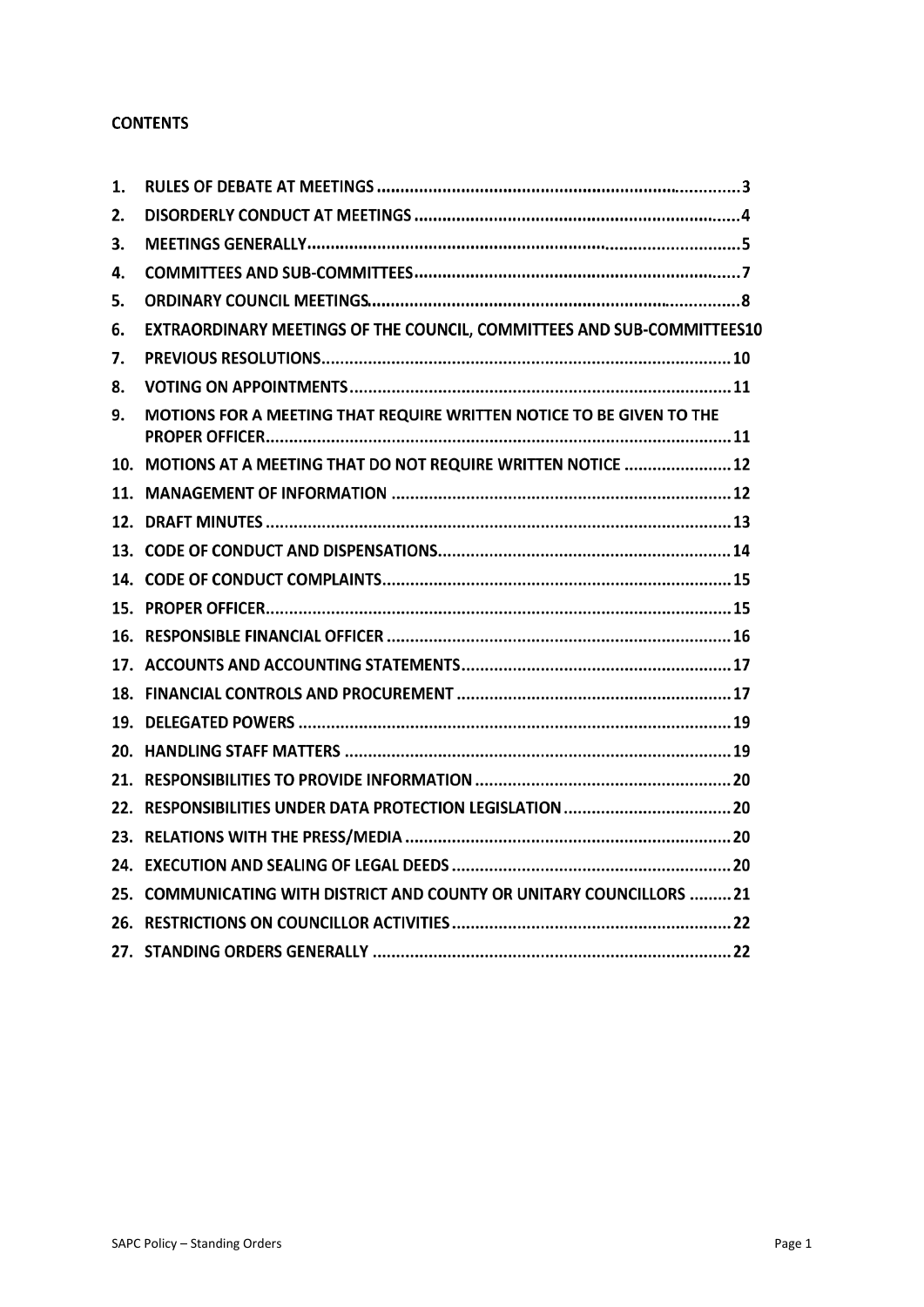### **INTRODUCTION**

These standing orders are based on the latest update from the National Association of Local Council (NALC). Standing orders are the written rules of a local council. Standing orders are essential to regulate the proceedings of a meeting. The standing orders of a council are not the same as the policies of a council but standing orders may refer to them.

Local councils operate within a wide statutory framework. These standing orders incorporate and reference many statutory requirements to which councils are subject. It is not possible for the standing orders to contain or reference all the statutory or legal requirements which apply to local councils. For example, it is not practical for the standing orders to document all obligations under data protection legislation. The statutory requirements to which a council is subject apply whether or not they are incorporated in a council's standing orders.

Standing orders shown in **bold type** are legal requirements.

Last updated 01.11.21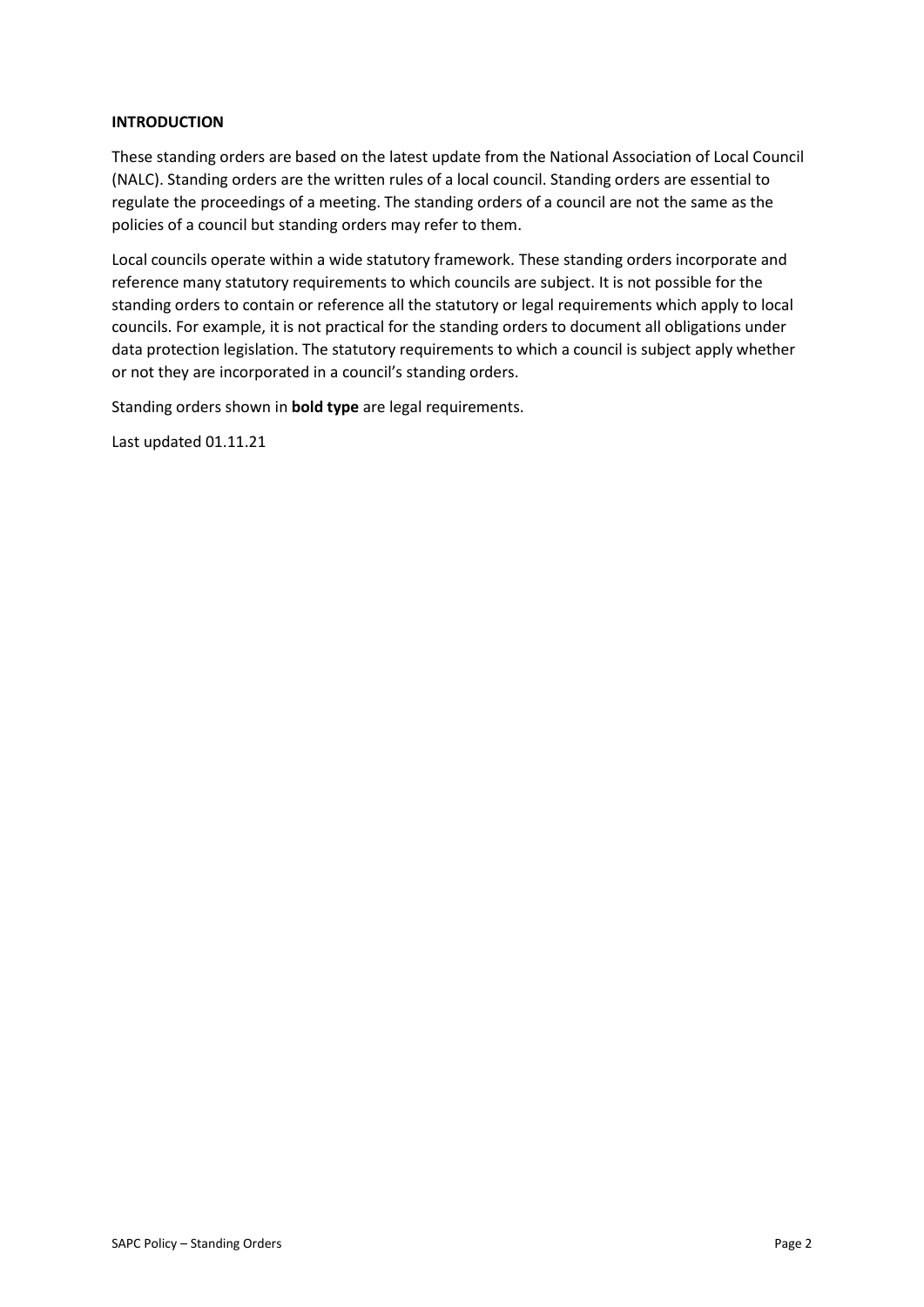#### $1.$ **RULES OF DEBATE AT MEETINGS**

- a Motions on the agenda shall be considered in the order that they appear unless the order is changed at the discretion of the chairman of the meeting.
- b A motion (including an amendment) shall not be progressed unless it has been moved and seconded.
- c A motion on the agenda that is not moved by its proposer may be treated by the chairman of the meeting as withdrawn.
- d If a motion (including an amendment) has been seconded, it may be withdrawn by the proposer only with the consent of the seconder and the meeting.
- e An amendment is a proposal to remove or add words to a motion. It shall not negate the motion.
- f If an amendment to the original motion is carried, the original motion (as amended) becomes the substantive motion upon which further amendment(s) may be moved.
- g An amendment shall not be considered unless early verbal notice of it is given at the meeting and, if requested by the chairman of the meeting, is expressed in writing to the chairman.
- h A councillor may move an amendment to his own motion if agreed by the meeting. If a motion has already been seconded, the amendment shall be with the consent of the seconder and the meeting.
- i If there is more than one amendment to an original or substantive motion, the amendments shall be moved in the order directed by the chairman of the meeting.
- j Subject to standing order  $1(k)$ , only one amendment shall be moved and debated at a time, the order of which shall be directed by the chairman of the meeting.
- k One or more amendments may be discussed together if the chairman of the meeting considers this expedient but each amendment shall be voted upon separately.
- l A councillor may not move more than one amendment to an original or substantive motion.
- m The mover of an amendment has no right of reply at the end of debate on it.
- n Where a series of amendments to an original motion are carried, the mover of the original motion shall have a right of reply either at the end of debate on the first amendment or at the very end of debate on the final substantive motion immediately before it is put to the vote.
- o Unless permitted by the chairman of the meeting, a councillor may speak once in the debate on a motion except:
	- i. to speak on an amendment moved by another councillor;
	- ii. to move or speak on another amendment if the motion has been amended since he last spoke;
	- iii. to make a point of order;
	- iv. to give a personal explanation; or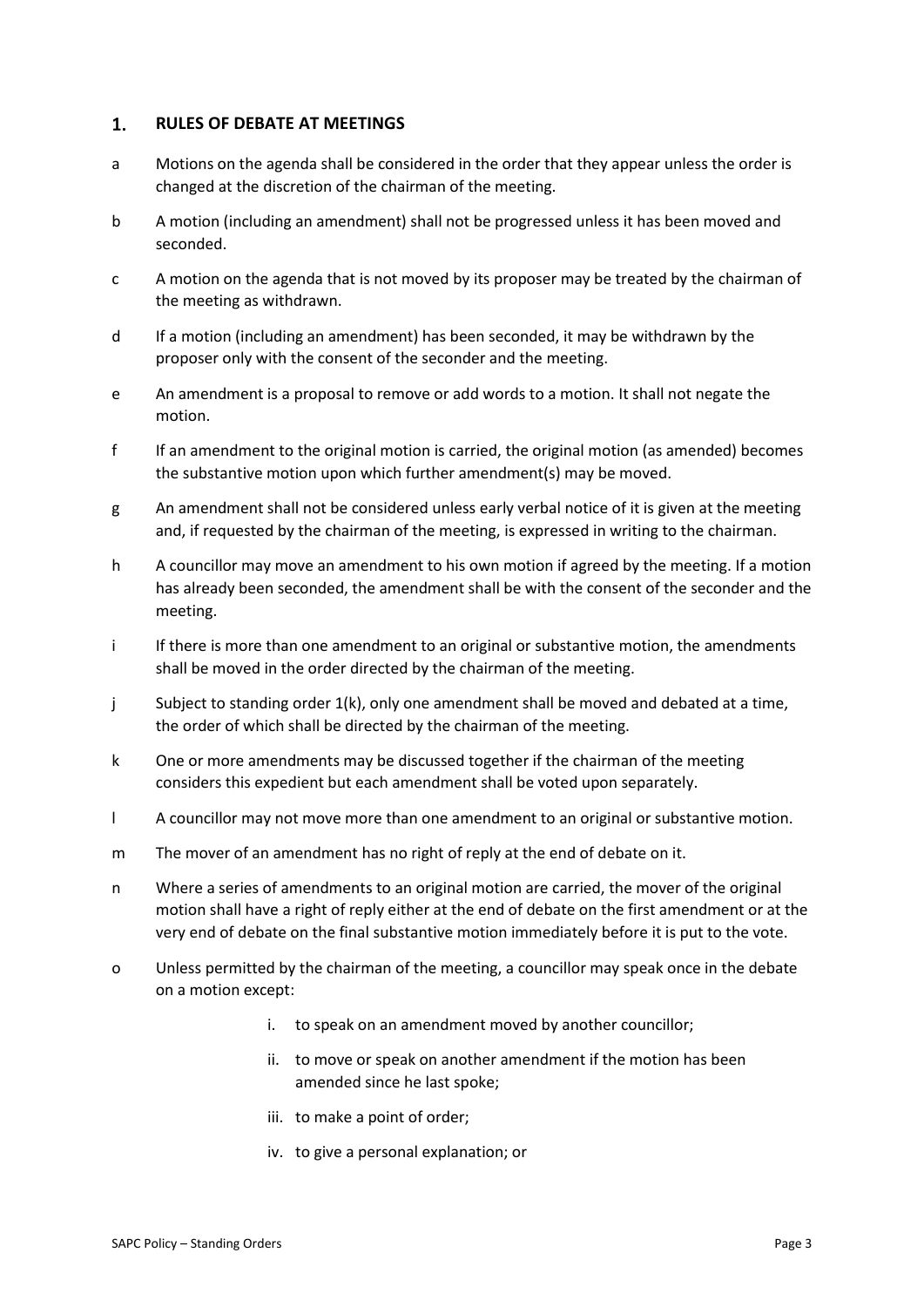- v. to exercise a right of reply.
- p During the debate on a motion, a councillor may interrupt only on a point of order or a personal explanation and the councillor who was interrupted shall stop speaking. A councillor raising a point of order shall identify the standing order which he considers has been breached or specify the other irregularity in the proceedings of the meeting he is concerned by.
- q A point of order shall be decided by the chairman of the meeting and his decision shall be final.
- r When a motion is under debate, no other motion shall be moved except:
	- i. to amend the motion;
	- ii. to proceed to the next business;
	- iii. to adjourn the debate;
	- iv. to put the motion to a vote;
	- v. to ask a person to be no longer heard or to leave the meeting;
	- vi. to refer a motion to a committee or sub-committee for consideration;
	- vii. to exclude the public and press;
	- viii. to adjourn the meeting; or
	- ix. to suspend particular standing order(s) excepting those which reflect mandatory statutory or legal requirements.
- s Before an original or substantive motion is put to the vote, the chairman of the meeting shall be satisfied that the motion has been sufficiently debated and that the mover of the motion under debate has exercised or waived his right of reply.
- t Excluding motions moved under standing order  $1(r)$ , the contributions or speeches by a councillor shall relate only to the motion under discussion and shall not exceed five minutes without the consent of the chairman of the meeting.

#### $2.$ **DISORDERLY CONDUCT AT MEETINGS**

- a No person shall obstruct the transaction of business at a meeting or behave offensively or improperly. If this standing order is ignored, the chairman of the meeting shall request such person(s) to moderate or improve their conduct.
- b If person(s) disregard the request of the chairman of the meeting to moderate or improve their conduct, any councillor or the chairman of the meeting may move that the person be no longer heard or be excluded from the meeting. The motion, if seconded, shall be put to the vote without discussion.
- c If a resolution made under standing order 2(b) is ignored, the chairman of the meeting may take further reasonable steps to restore order or to progress the meeting. This may include temporarily suspending or closing the meeting.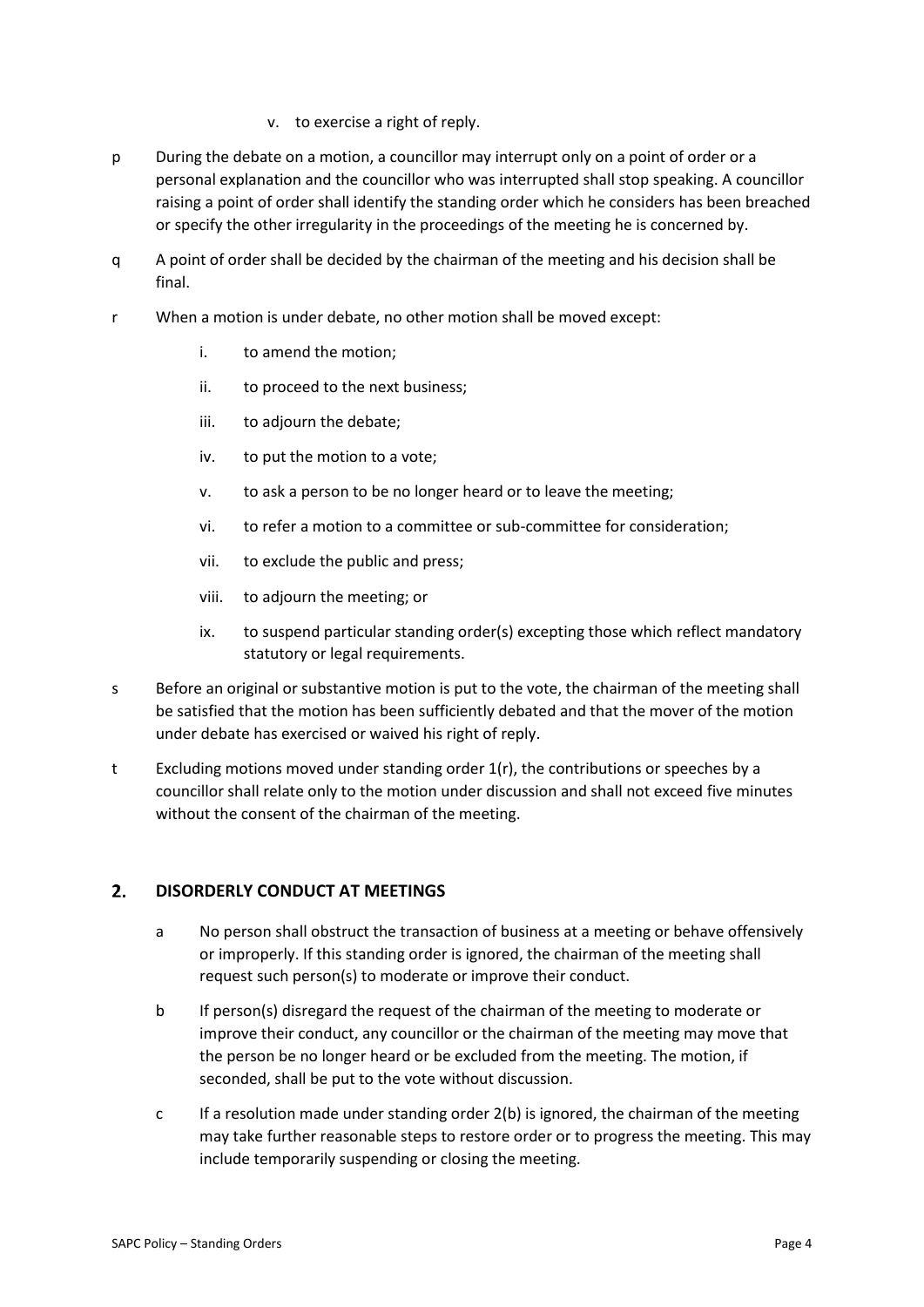#### $3.$ **MEETINGS GENERALLY**

Full Council meetings Committee meetings Sub-committee meetings

- a **Meetings shall not take place in premises which at the time of the meeting are used for the supply of alcohol, unless no other premises are available free of charge or at a reasonable cost.**
- b **The minimum three clear days for notice of a meeting does not include the day on which notice was issued, the day of the meeting, a Sunday, a day of the Christmas break, a day of the Easter break or of a bank holiday or a day appointed for public thanksgiving or mourning.**
- c **The minimum three clear days' public notice for a meeting does not include the day on which the notice was issued or the day of the meeting unless the meeting is convened at shorter notice.**
- ● d **Meetings shall be open to the public unless their presence is prejudicial to the public interest by reason of the confidential nature of the business to be transacted or for other special reasons. The public's exclusion from part or all of a meeting shall be by a resolution which shall give reasons for the public's exclusion.**
	- e Members of the public may make representations, answer questions and give evidence at a meeting which they are entitled to attend in respect of the business on the agenda.
	- f The period of time designated for public participation at a meeting in accordance with standing order 3(e) shall not exceed ten minutes unless directed by the chairman of the meeting.
	- g Subject to standing order 3(f), a member of the public shall not speak for more than two minutes.
	- h In accordance with standing order  $3(e)$ , a question shall not require a response at the meeting nor start a debate on the question. The chairman of the meeting may direct that a written or oral response be given.
	- i A person shall raise his hand when requesting to speak and stand when speaking (except when a person has a disability or is likely to suffer discomfort). The chairman of the meeting may at any time permit a person to be seated when speaking.
	- j A person who speaks at a meeting shall direct his comments to the chairman of the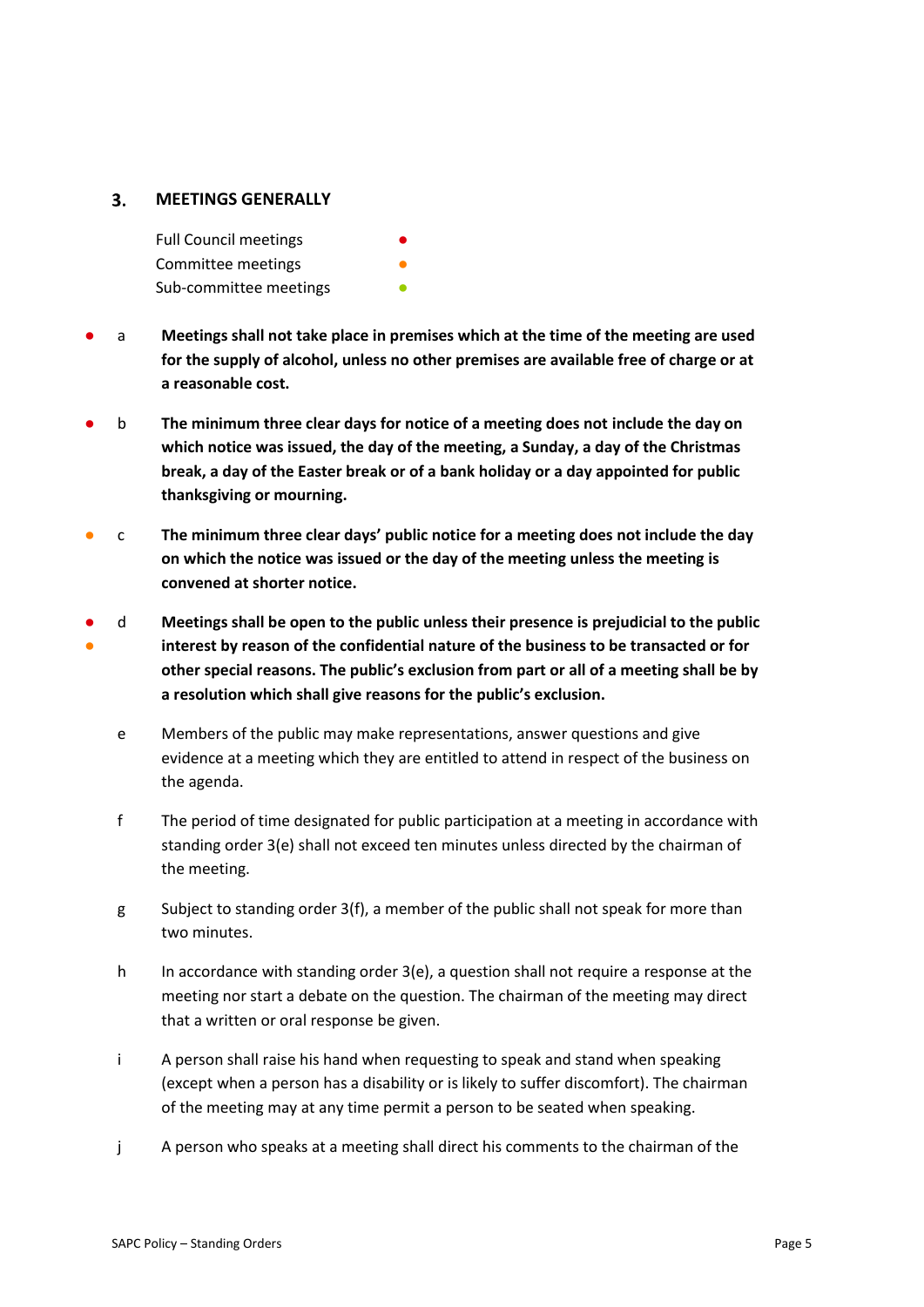meeting.

- k Only one person is permitted to speak at a time. If more than one person wants to speak, the chairman of the meeting shall direct the order of speaking.
- ● l **Subject to standing order 3(m), a person who attends a meeting is permitted to report on the meeting whilst the meeting is open to the public. To "report" means to film, photograph, make an audio recording of meeting proceedings, use any other means for enabling persons not present to see or hear the meeting as it takes place or later or to report or to provide oral or written commentary about the meeting so that the report or commentary is available as the meeting takes place or later to persons not present.**
- ● m **A person present at a meeting may not provide an oral report or oral commentary about a meeting as it takes place without permission.**
- ● n **The press shall be provided with reasonable facilities for the taking of their report of all or part of a meeting at which they are entitled to be present.**
- o **Subject to standing orders which indicate otherwise, anything authorised or required to be done by, to or before the Chairman of the Council may in his absence be done by, to or before the Vice-Chairman of the Council (if there is one).**
- p **The Chairman of the Council, if present, shall preside at a meeting. If the Chairman is absent from a meeting, the Vice-Chairman of the Council (if there is one) if present, shall preside. If both the Chairman and the Vice-Chairman are absent from a meeting, a councillor as chosen by the councillors present at the meeting shall preside at the meeting.**
- q **Subject to a meeting being quorate, all questions at a meeting shall be decided by a**
- **majority of the councillors and non-councillors with voting rights present and voting.**
- ●
- ● ● r **The chairman of a meeting may give an original vote on any matter put to the vote, and in the case of an equality of votes may exercise his casting vote whether or not he gave an original vote.**
	- *See standing orders 5(h) and (i) for the different rules that apply in the election of the Chairman of the Council at the annual meeting of the Council.*
- s **Unless standing orders provide otherwise, voting on a question shall be by a show of hands. At the request of a councillor, the voting on any question shall be recorded so as to show whether each councillor present and voting gave his vote for or against that question.** Such a request shall be made before moving on to the next item of business on the agenda.
	- t The minutes of a meeting shall include an accurate record of the following: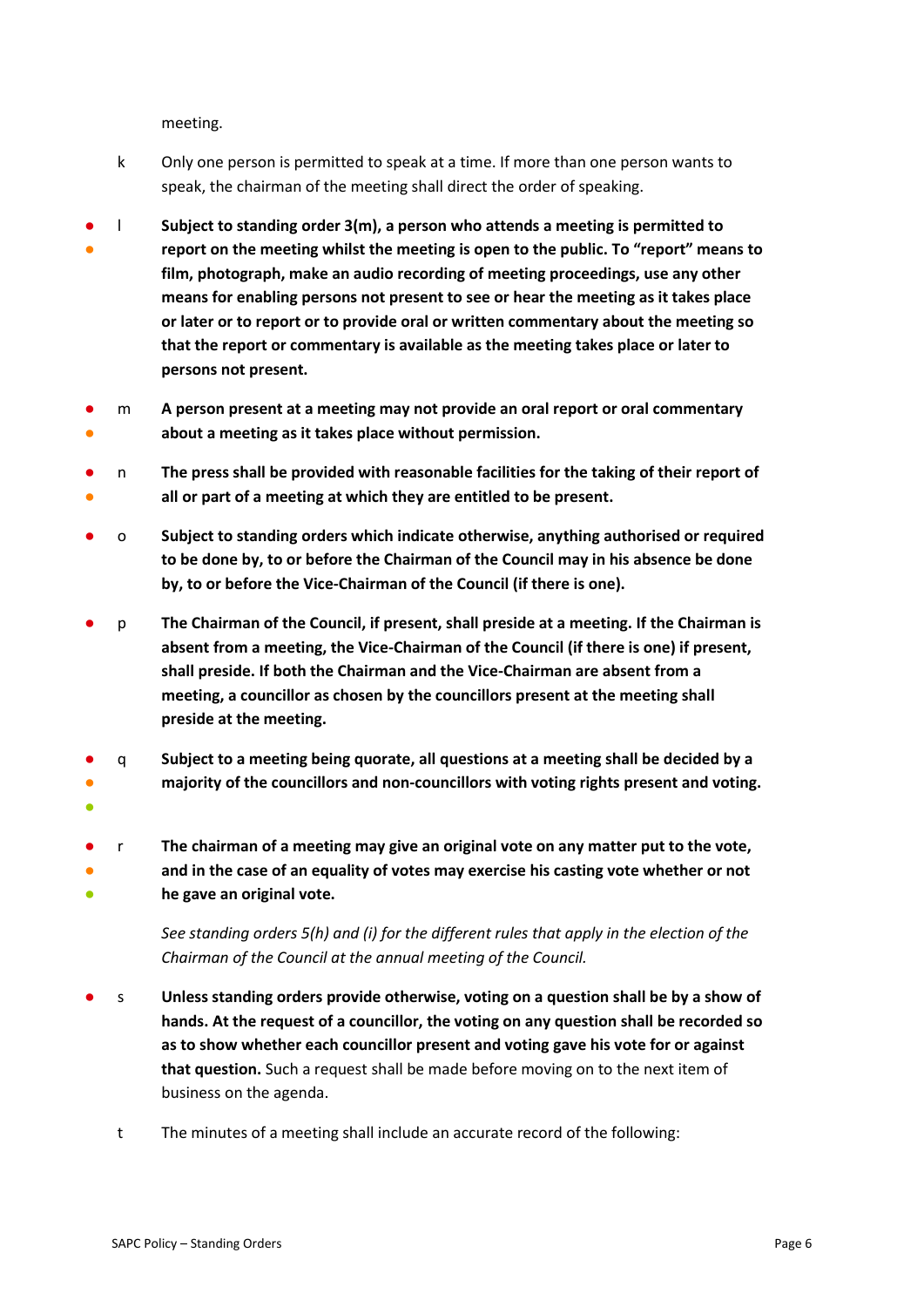- i. the time and place of the meeting;
- ii. the names of councillors who are present and the names of councillors who are absent;
- iii. interests that have been declared by councillors and non-councillors with voting rights;
- iv. the grant of dispensations (if any) to councillors and non-councillors with voting rights;
- v. whether a councillor or non-councillor with voting rights left the meeting when matters that they held interests in were being considered;
- vi. if there was a public participation session; and
- vii. the resolutions made.
- u **A councillor or a non-councillor with voting rights who has a disclosable pecuniary**
- ● **interest or another interest as set out in the Council's code of conduct in a matter being considered at a meeting is subject to statutory limitations or restrictions under the code on his right to participate and vote on that matter.**
- v **No business may be transacted at a meeting unless at least one-third of the whole number of members of the Council are present and in no case shall the quorum of a meeting be less than three.**

*See standing order 4d(viii) for the quorum of a committee or sub-committee meeting.* 

- ● ● w **If a meeting is or becomes inquorate no business shall be transacted** and the meeting shall be closed. The business on the agenda for the meeting shall be adjourned to another meeting.
	- x A meeting shall not exceed a period of two hours.

#### 4. **COMMITTEES AND SUB-COMMITTEES**

- a **Unless the Council determines otherwise, a committee may appoint a sub-committee whose terms of reference and members shall be determined by the committee.**
- b **The members of a committee may include non-councillors unless it is a committee which regulates and controls the finances of the Council.**
- c **Unless the Council determines otherwise, all the members of an advisory committee and a sub-committee of the advisory committee may be non-councillors.**
- d The Council may appoint standing committees or other committees as may be necessary, and: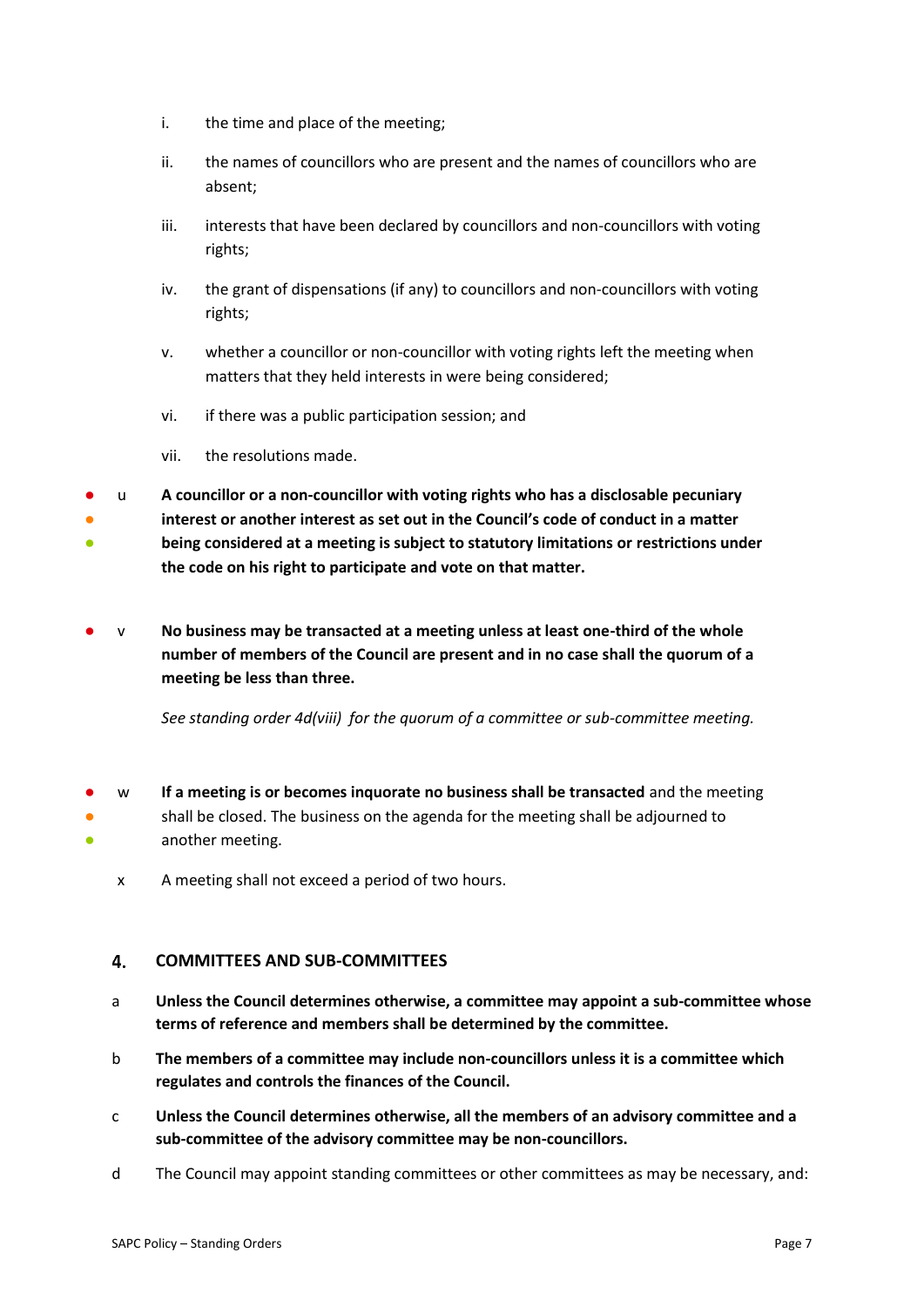- i. shall determine their terms of reference;
- ii. shall determine the number and time of the ordinary meetings of a standing committee up until the date of the next annual meeting of the Council;
- iii. shall permit a committee, other than in respect of the ordinary meetings of a committee, to determine the number and time of its meetings;
- iv. shall, subject to standing orders 4(b) and (c), appoint and determine the terms of office of members of such a committee;
- v. may, subject to standing orders 4(b) and (c), appoint and determine the terms of office of the substitute members to a committee whose role is to replace the ordinary members at a meeting of a committee if the ordinary members of the committee confirm to the Proper Officer five days before the meeting that they are unable to attend;
- vi. shall, after it has appointed the members of a standing committee, appoint the chairman of the standing committee;
- vii. shall permit a committee other than a standing committee, to appoint its own chairman at the first meeting of the committee;
- viii. shall determine the place, notice requirements and quorum for a meeting of a committee and a sub-committee which, in both cases, shall be no less than three;
- ix. shall determine if the public may participate at a meeting of a committee;
- x. shall determine if the public and press are permitted to attend the meetings of a sub-committee and also the advance public notice requirements, if any, required for the meetings of a sub-committee;
- xi. shall determine if the public may participate at a meeting of a sub-committee that they are permitted to attend; and
- xii. may dissolve a committee or a sub-committee.

#### 5. **ORDINARY COUNCIL MEETINGS**

- a **In an election year, the annual meeting of the Council shall be held on or within 14 days following the day on which the councillors elected take office.**
- b **In a year which is not an election year, the annual meeting of the Council shall be held on such day in May as the Council decides.**
- c **If no other time is fixed, the annual meeting of the Council shall take place at 6pm.**
- d **In addition to the annual meeting of the Council, at least three other ordinary meetings shall be held in each year on such dates and times as the Council decides.**
- e **The first business conducted at the annual meeting of the Council shall be the election of the Chairman and Vice-Chairman (if there is one) of the Council.**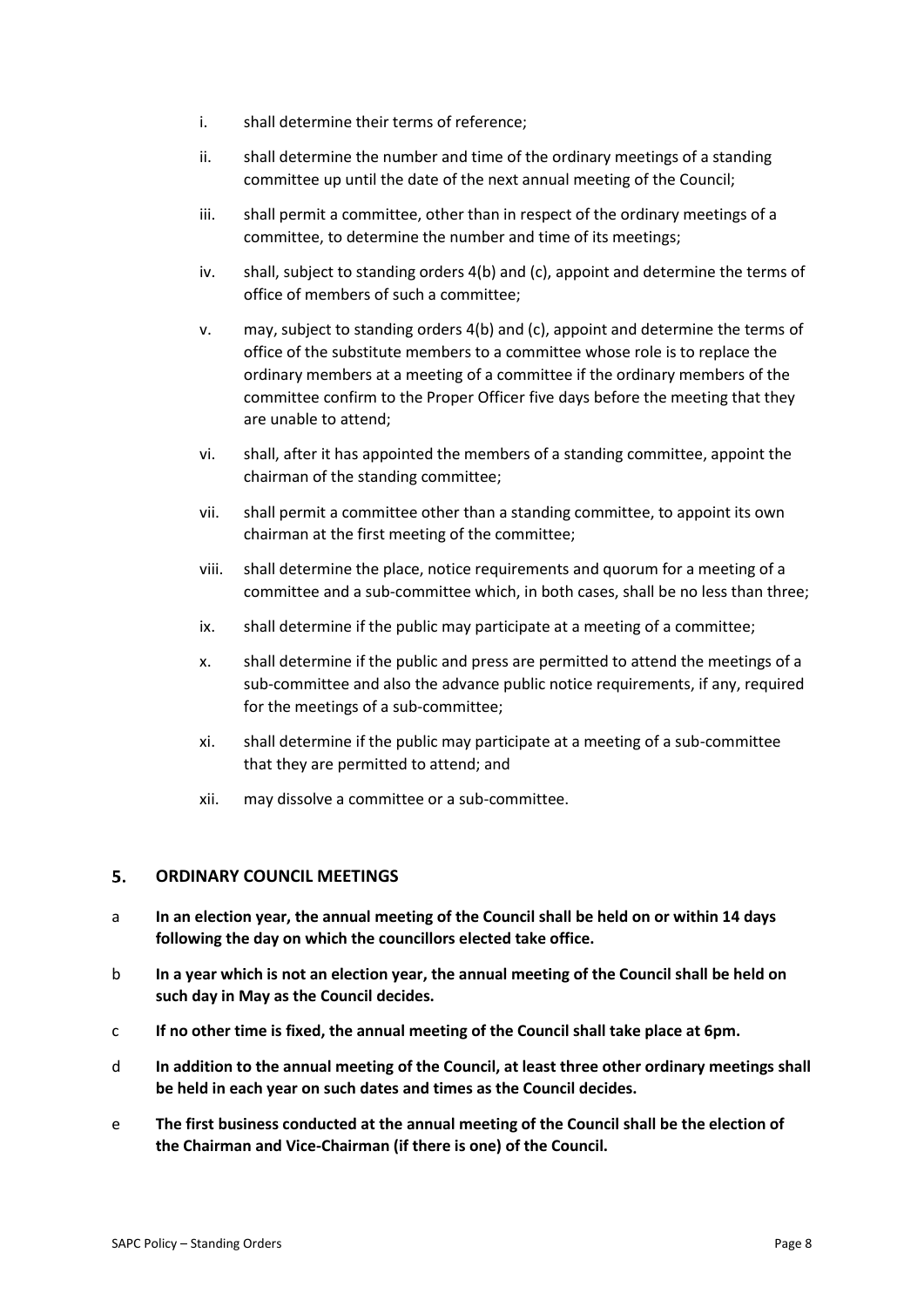- f **The Chairman of the Council, unless he has resigned or becomes disqualified, shall continue in office and preside at the annual meeting until his successor is elected at the next annual meeting of the Council.**
- g **The Vice-Chairman of the Council, if there is one, unless he resigns or becomes disqualified, shall hold office until immediately after the election of the Chairman of the Council at the next annual meeting of the Council.**
- h **In an election year, if the current Chairman of the Council has not been re-elected as a member of the Council, he shall preside at the annual meeting until a successor Chairman of the Council has been elected. The current Chairman of the Council shall not have an original vote in respect of the election of the new Chairman of the Council but shall give a casting vote in the case of an equality of votes.**
- i **In an election year, if the current Chairman of the Council has been re-elected as a member of the Council, he shall preside at the annual meeting until a new Chairman of the Council has been elected. He may exercise an original vote in respect of the election of the new Chairman of the Council and shall give a casting vote in the case of an equality of votes.**
- j Following the election of the Chairman of the Council and Vice-Chairman (if there is one) of the Council at the annual meeting, the business shall include:
	- i. **In an election year, delivery by the Chairman of the Council and councillors of their acceptance of office forms unless the Council resolves for this to be done at a later date. In a year which is not an election year, delivery by the Chairman of the Council of his acceptance of office form unless the Council resolves for this to be done at a later date;**
	- ii. Confirmation of the accuracy of the minutes of the last meeting of the Council;
	- iii. Receipt of the minutes of the last meeting of a committee;
	- iv. Consideration of the recommendations made by a committee;
	- v. Review of delegation arrangements to committees, sub-committees, staff and other local authorities;
	- vi. Review of the terms of reference for committees;
	- vii. Appointment of members to existing committees;
	- viii. Appointment of any new committees in accordance with standing order 4;
	- ix. Review and adoption of appropriate standing orders and financial regulations;
	- x. Review of arrangements (including legal agreements) with other local authorities, not-for-profit bodies and businesses.
	- xi. Review of representation on or work with external bodies and arrangements for reporting back;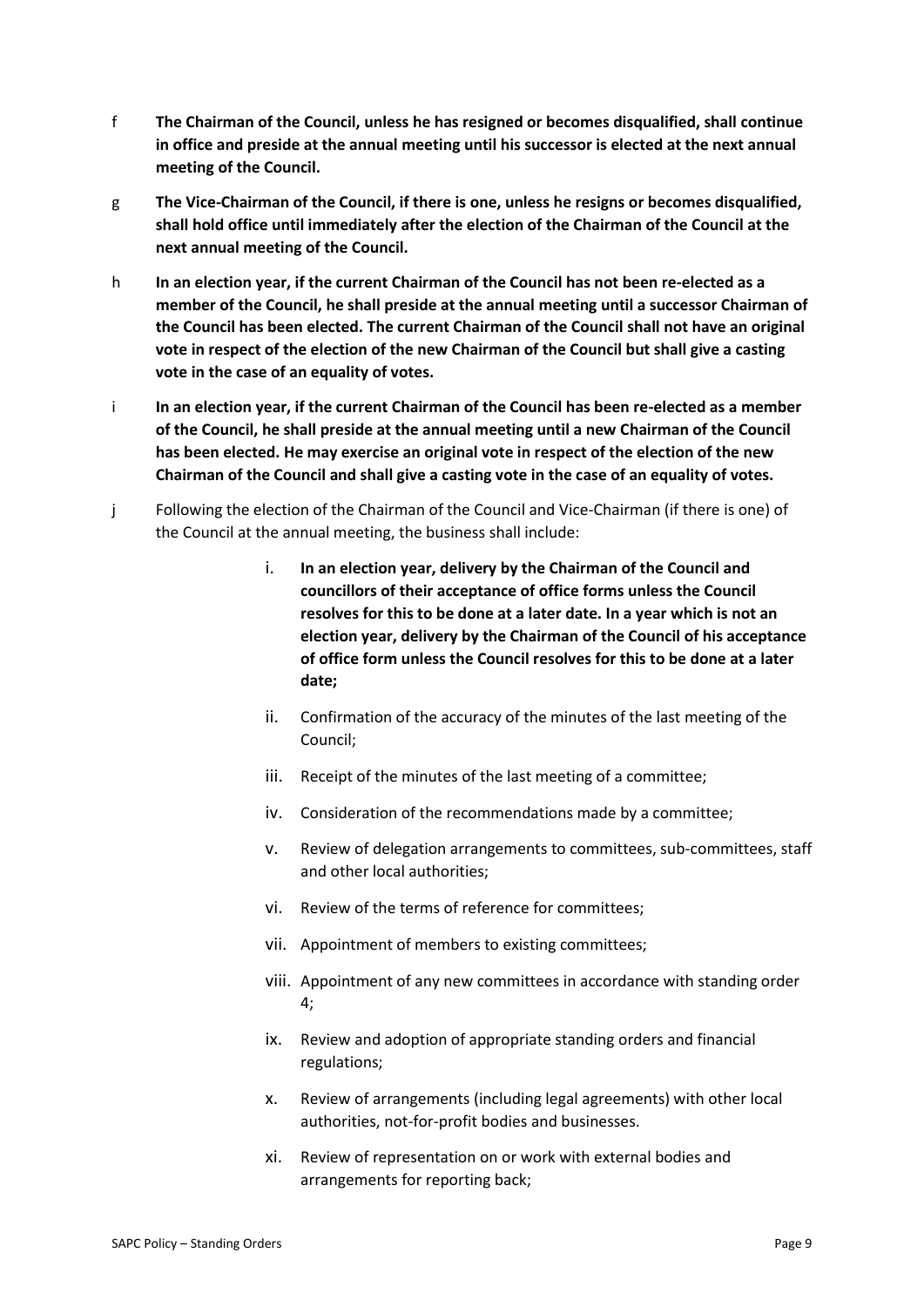- xii. In an election year, to make arrangements with a view to the Council becoming eligible to exercise the general power of competence in the future;
- xiii. Review of inventory of land and other assets including buildings and office equipment;
- xiv. Confirmation of arrangements for insurance cover in respect of all insurable risks;
- xv. Review of the Council's and/or staff subscriptions to other bodies;
- xvi. Review of the Council's complaints procedure;
- xvii. Review of the Council's policies, procedures and practices in respect of its obligations under freedom of information and data protection legislation (*see also standing orders 11, 20 and 21*);
- xviii.Review of the Council's policy for dealing with the press/media;
- xix. Review of the Council's employment policies and procedures;
- xx. Review of the Council's expenditure incurred under s.137 of the Local Government Act 1972 or the general power of competence.
- xxi. Determining the time and place of ordinary meetings of the Council up to and including the next annual meeting of the Council.

#### 6. **EXTRAORDINARY MEETINGS OF THE COUNCIL, COMMITTEES AND SUB-COMMITTEES**

- a **The Chairman of the Council may convene an extraordinary meeting of the Council at any time.**
- b **If the Chairman of the Council does not call an extraordinary meeting of the Council within seven days of having been requested in writing to do so by two councillors, any two councillors may convene an extraordinary meeting of the Council. The public notice giving the time, place and agenda for such a meeting shall be signed by the two councillors.**
- c The chairman of a committee or a sub-committee may convene an extraordinary meeting of the committee or the sub-committee at any time.
- d If the chairman of a committee or a sub-committee does not call an extraordinary meeting within five days of having been requested to do so by three members of the committee or the sub-committee, any three members of the committee or the sub-committee may convene an extraordinary meeting of the committee or a sub-committee.

#### $\overline{7}$ . **PREVIOUS RESOLUTIONS**

a A resolution shall not be reversed within six months except either by a special motion, which requires written notice by at least three councillors to be given to the Proper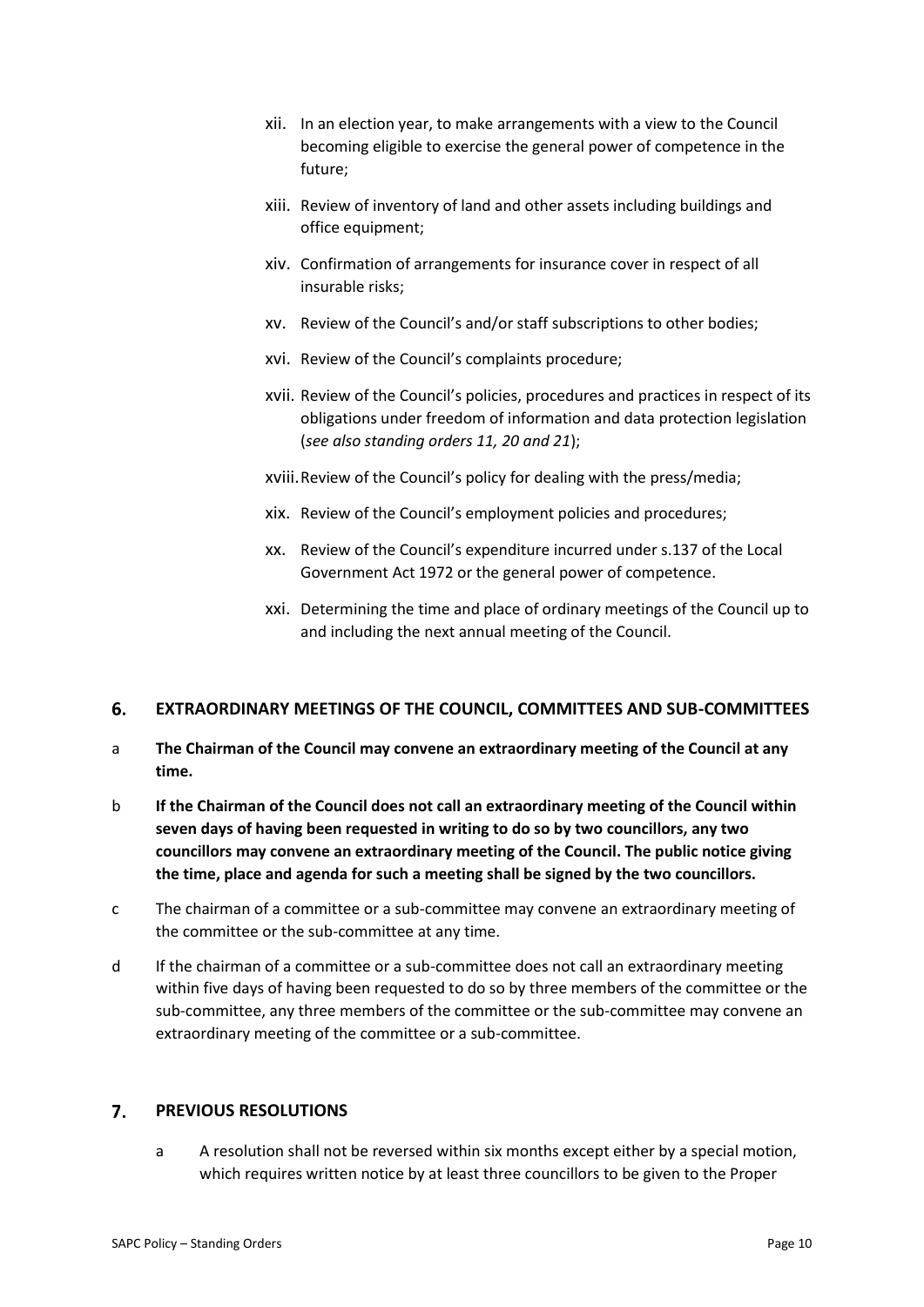Officer in accordance with standing order 9, or by a motion moved in pursuance of the recommendation of a committee or a sub-committee.

b When a motion moved pursuant to standing order 7(a) has been disposed of, no similar motion may be moved for a further six months.

#### 8. **VOTING ON APPOINTMENTS**

a Where more than two persons have been nominated for a position to be filled by the Council and none of those persons has received an absolute majority of votes in their favour, the name of the person having the least number of votes shall be struck off the list and a fresh vote taken. This process shall continue until a majority of votes is given in favour of one person. A tie in votes may be settled by the casting vote exercisable by the chairman of the meeting.

### 9. **MOTIONS FOR A MEETING THAT REQUIRE WRITTEN NOTICE TO BE GIVEN TO THE PROPER OFFICER**

- a A motion shall relate to the responsibilities of the meeting for which it is tabled and in any event shall relate to the performance of the Council's statutory functions, powers and obligations or an issue which specifically affects the Council's area or its residents.
- b No motion may be moved at a meeting unless it is on the agenda and the mover has given written notice of its wording to the Proper Officer at least ten clear days before the meeting. Clear days do not include the day of the notice or the day of the meeting.
- c The Proper Officer may, before including a motion on the agenda received in accordance with standing order 9(b), correct obvious grammatical or typographical errors in the wording of the motion.
- d If the Proper Officer considers the wording of a motion received in accordance with standing order 9(b) is not clear in meaning, the motion shall be rejected until the mover of the motion resubmits it, so that it can be understood, in writing, to the Proper Officer at least five clear days before the meeting.
- e If the wording or subject of a proposed motion is considered improper, the Proper Officer shall consult with the chairman of the forthcoming meeting or, as the case may be, the councillors who have convened the meeting, to consider whether the motion shall be included in the agenda or rejected.
- f The decision of the Proper Officer as to whether or not to include the motion on the agenda shall be final.
- g Motions received shall be recorded and numbered in the order that they are received.
- h Motions rejected shall be recorded with an explanation by the Proper Officer of the reason for rejection.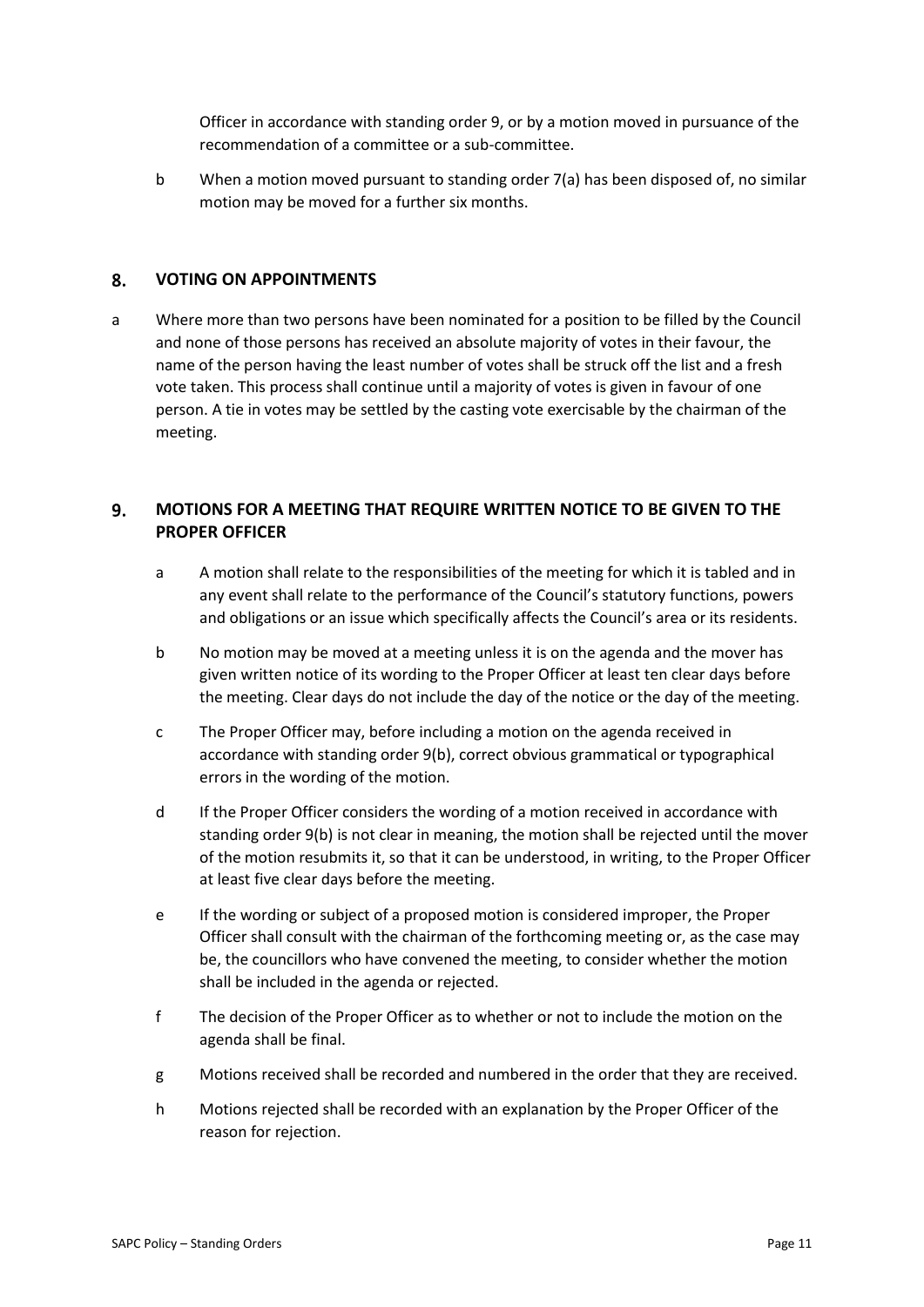#### 10. **MOTIONS AT A MEETING THAT DO NOT REQUIRE WRITTEN NOTICE**

- a The following motions may be moved at a meeting without written notice to the Proper Officer:
	- i. to correct an inaccuracy in the draft minutes of a meeting;
	- ii. to move to a vote;
	- iii. to defer consideration of a motion;
	- iv. to refer a motion to a particular committee or sub-committee;
	- v. to appoint a person to preside at a meeting;
	- vi. to change the order of business on the agenda;
	- vii. to proceed to the next business on the agenda;
	- viii. to require a written report;
	- ix. to appoint a committee or sub-committee and their members;
	- x. to extend the time limits for speaking;
	- xi. to exclude the press and public from a meeting in respect of confidential or other information which is prejudicial to the public interest;
	- xii. to not hear further from a councillor or a member of the public;
	- xiii. to exclude a councillor or member of the public for disorderly conduct;
	- xiv. to temporarily suspend the meeting;
	- xv. to suspend a particular standing order (unless it reflects mandatory statutory or legal requirements);
	- xvi. to adjourn the meeting; or
	- xvii. to close the meeting.

#### 11. **MANAGEMENT OF INFORMATION**

### *See also standing order 20.*

- a **The Council shall have in place and keep under review, technical and organisational measures to keep secure information (including personal data) which it holds in paper and electronic form. Such arrangements shall include deciding who has access to personal data and encryption of personal data.**
- b **The Council shall have in place, and keep under review, policies for the retention and safe destruction of all information (including personal data) which it holds in paper and electronic form. The Council's retention policy shall confirm the period for which information (including personal data) shall be retained or if this is not possible the criteria used to determine that period (e.g. the Limitation Act 1980).**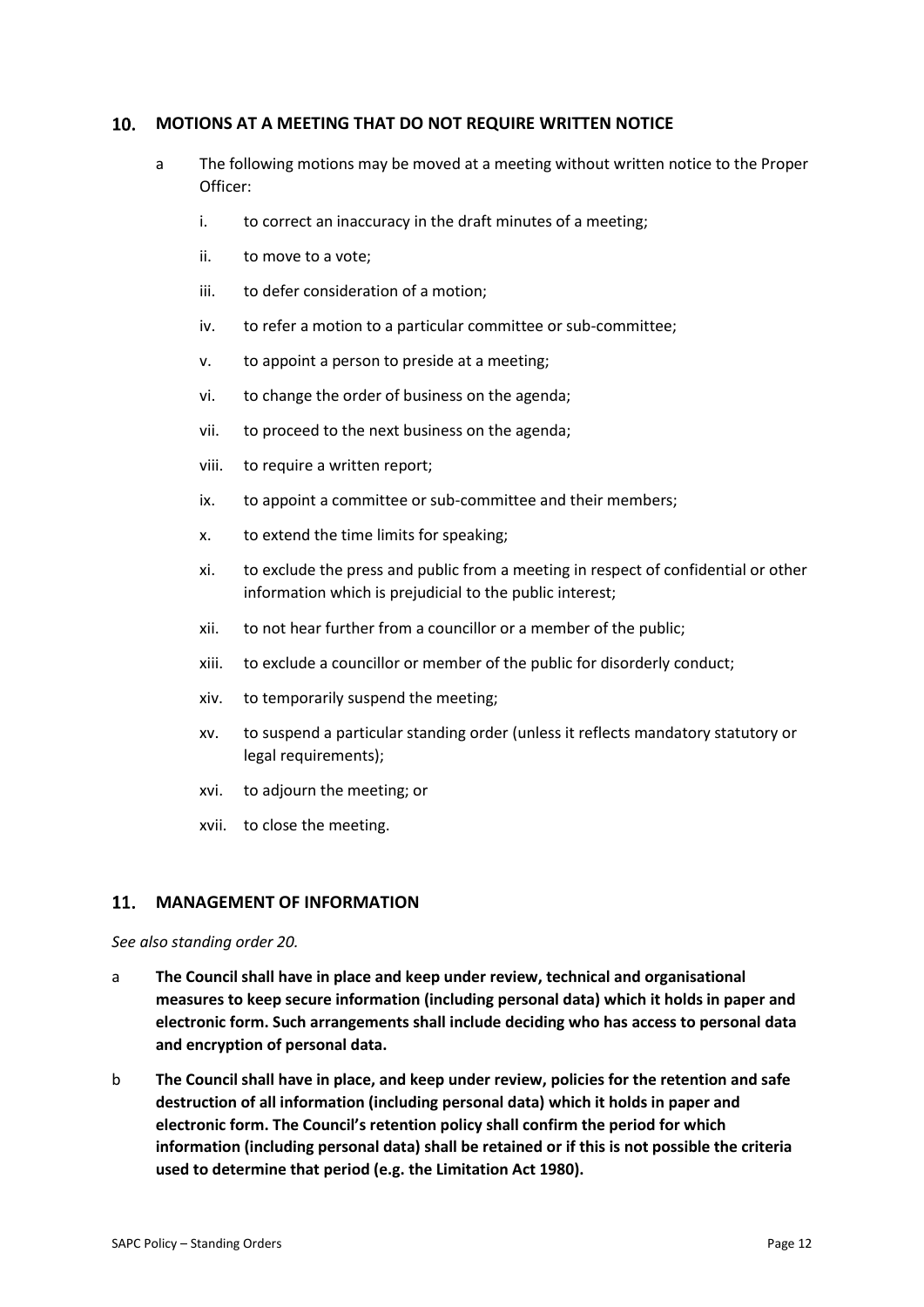- c **The agenda, papers that support the agenda and the minutes of a meeting shall not disclose or otherwise undermine confidential information or personal data without legal justification.**
- d **Councillors, staff, the Council's contractors and agents shall not disclose confidential information or personal data without legal justification.**

### **12. DRAFT MINUTES**

| <b>Full Council meetings</b> |  |
|------------------------------|--|
| Committee meetings           |  |
| Sub-committee meetings       |  |

- a If the draft minutes of a preceding meeting have been served on councillors with the agenda to attend the meeting at which they are due to be approved for accuracy, they shall be taken as read.
- b There shall be no discussion about the draft minutes of a preceding meeting except in relation to their accuracy. A motion to correct an inaccuracy in the draft minutes shall be moved in accordance with standing order 10(a)(i).
- c The accuracy of draft minutes, including any amendment(s) made to them, shall be confirmed by resolution and shall be signed by the chairman of the meeting and stand as an accurate record of the meeting to which the minutes relate.
- d If the chairman of the meeting does not consider the minutes to be an accurate record of the meeting to which they relate, he shall sign the minutes and include a paragraph in the following terms or to the same effect:

"The chairman of this meeting does not believe that the minutes of the meeting of the ( ) held on [date] in respect of ( ) were a correct record but his view was not upheld by the meeting and the minutes are confirmed as an accurate record of the proceedings."

- ● ● e **If the Council's gross annual income or expenditure (whichever is higher) does not exceed £25,000, it shall publish draft minutes on a website which is publicly accessible and free of charge not later than one month after the meeting has taken place.**
	- f Subject to the publication of draft minutes in accordance with standing order 12(e) and standing order 20(a) and following a resolution which confirms the accuracy of the minutes of a meeting, the draft minutes or recordings of the meeting for which approved minutes exist shall be destroyed.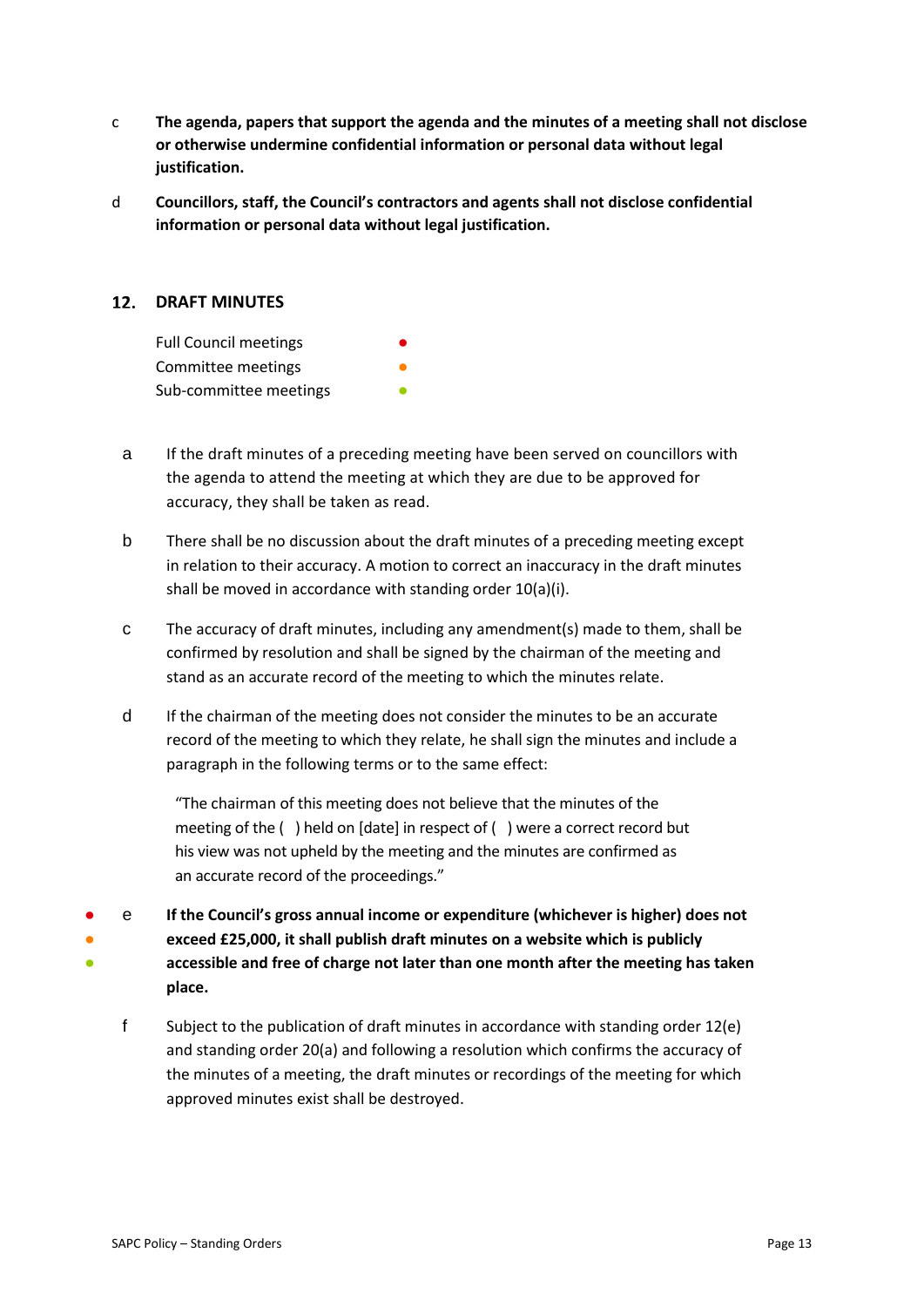#### $13.$ **CODE OF CONDUCT AND DISPENSATIONS**

*See also standing order 3(u).* 

- a All councillors and non-councillors with voting rights shall observe the code of conduct adopted by the Council.
- b Unless he has been granted a dispensation, a councillor or non-councillor with voting rights shall withdraw from a meeting when it is considering a matter in which he has a disclosable pecuniary interest. He may return to the meeting after it has considered the matter in which he had the interest.
- c Unless he has been granted a dispensation, a councillor or non-councillor with voting rights shall withdraw from a meeting when it is considering a matter in which he has another interest if so required by the Council's code of conduct. He may return to the meeting after it has considered the matter in which he had the interest.
- d **Dispensation requests shall be in writing and submitted to the Proper Officer** as soon as possible before the meeting, or failing that, at the start of the meeting for which the dispensation is required.
- e A decision as to whether to grant a dispensation shall be made by a meeting of the Council, or committee or sub-committee for which the dispensation is required and that decision is final.
- f A dispensation request shall confirm:
	- i. the description and the nature of the disclosable pecuniary interest or other interest to which the request for the dispensation relates;
	- ii. whether the dispensation is required to participate at a meeting in a discussion only or a discussion and a vote;
	- iii. the date of the meeting or the period (not exceeding four years) for which the dispensation is sought; and
	- iv. an explanation as to why the dispensation is sought.
- g Subject to standing orders 13(d) and (f), a dispensation request shall be considered at the beginning of the meeting of the Council, or committee or sub-committee for which the dispensation is required.
- **h A dispensation may be granted in accordance with standing order 13(e) if having regard to all relevant circumstances any of the following apply:**
	- **i. without the dispensation the number of persons prohibited from participating in the particular business would be so great a proportion of the meeting transacting the business as to impede the transaction of the business;**
	- **ii. granting the dispensation is in the interests of persons living in the Council's area; or**
	- **iii. it is otherwise appropriate to grant a dispensation.**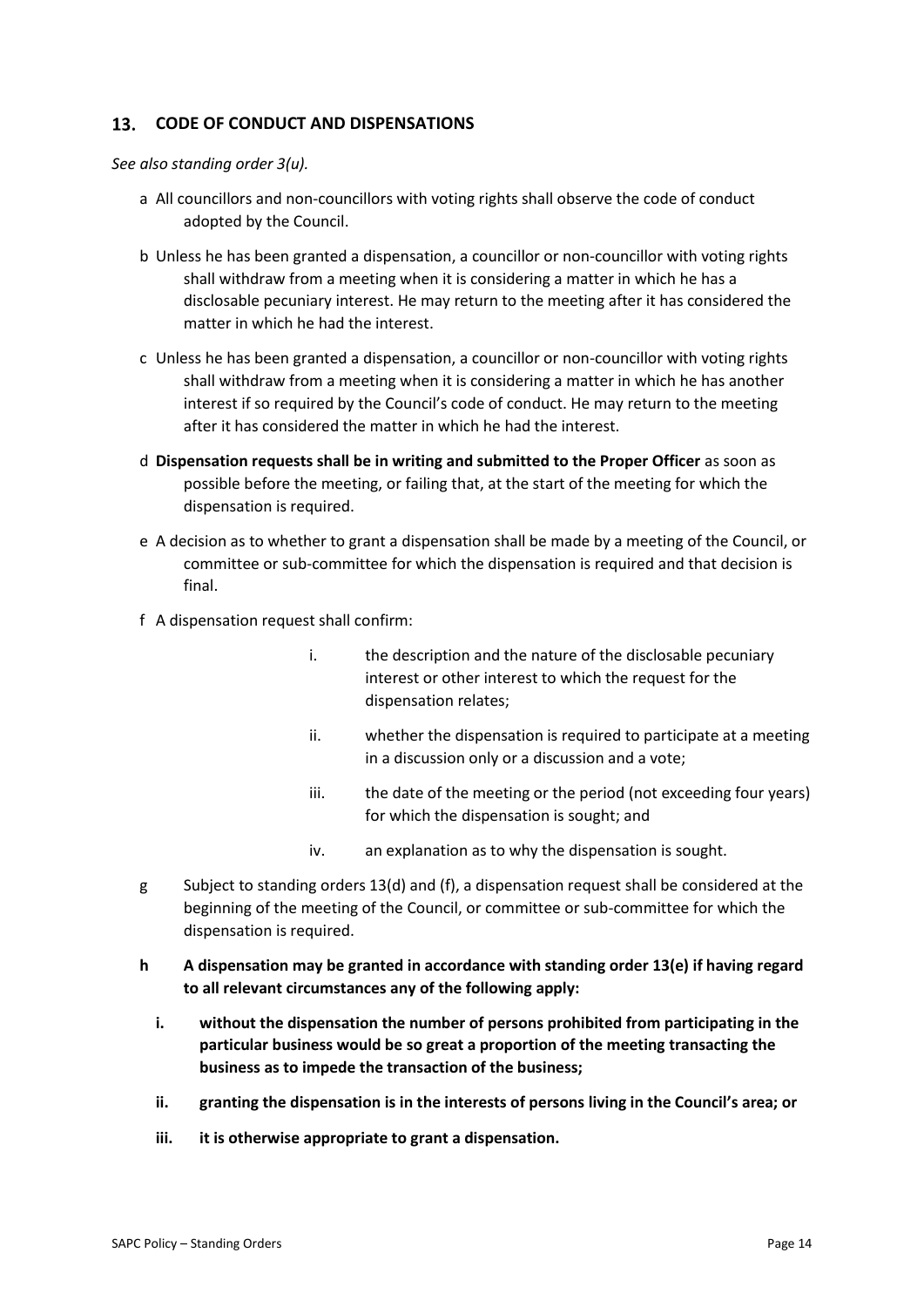#### $14.$ **CODE OF CONDUCT COMPLAINTS**

- a Upon notification by the District or Unitary Council that it is dealing with a complaint that a councillor or non-councillor with voting rights has breached the Council's code of conduct, the Proper Officer shall, subject to standing order 11, report this to the Council.
- b Where the notification in standing order 14(a) relates to a complaint made by the Proper Officer, the Proper Officer shall notify the Chairman of Council of this fact, and the Chairman shall nominate another staff member to assume the duties of the Proper Officer in relation to the complaint until it has been determined and the Council has agreed what action, if any, to take in accordance with standing order 14(d).
- c The Council may:
	- i. provide information or evidence where such disclosure is necessary to investigate the complaint or is a legal requirement;
	- ii. seek information relevant to the complaint from the person or body with statutory responsibility for investigation of the matter;
- d **Upon notification by the District or Unitary Council that a councillor or non-councillor with voting rights has breached the Council's code of conduct, the Council shall consider what, if any, action to take against him. Such action excludes disqualification or suspension from office.**

### **PROPER OFFICER**

- a The Proper Officer shall be either (i) the clerk or (ii) other staff member(s) nominated by the Council to undertake the work of the Proper Officer when the Proper Officer is absent.
- b The Proper Officer shall:
	- i. **at least three clear days before a meeting of the council, a committee** or a subcommittee**,**
	- **serve on councillors by delivery or post at their residences or by email authenticated in such manner as the Proper Officer thinks fit, a signed summons confirming the time, place and the agenda (provided the councillor has consented to service by email), and**
	- **Provide, in a conspicuous place, public notice of the time, place and agenda (provided that the public notice with agenda of an extraordinary meeting of the Council convened by councillors is signed by them).**

*See standing order 3(b) for the meaning of clear days for a meeting of a full council and standing order 3(c) for the meaning of clear days for a meeting of a committee;*

> ii. subject to standing order 9, include on the agenda all motions in the order received unless a councillor has given written notice at least five days before the meeting confirming his withdrawal of it;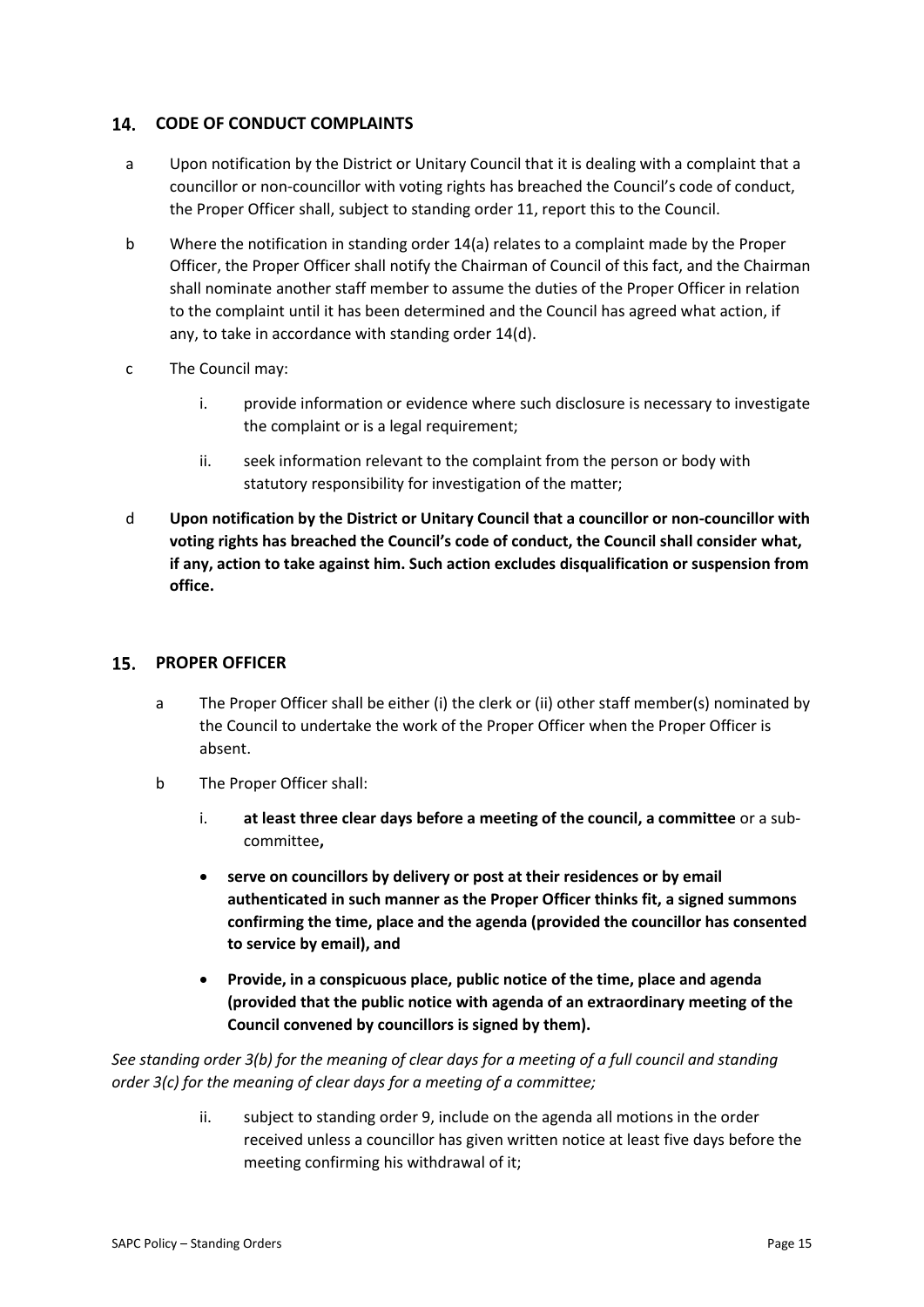- iii. **convene a meeting of the Council for the election of a new Chairman of the Council, occasioned by a casual vacancy in his office;**
- iv. **facilitate inspection of the minute book by local government electors;**
- v. **receive and retain copies of byelaws made by other local authorities;**
- vi. hold acceptance of office forms from councillors;
- vii. hold a copy of every councillor's register of interests;
- viii. assist with responding to requests made under freedom of information legislation and rights exercisable under data protection legislation, in accordance with the Council's relevant policies and procedures;
- ix. liaise, as appropriate, with the Council's Data Protection Officer;
- x. receive and send general correspondence and notices on behalf of the Council except where there is a resolution to the contrary;
- xi. assist in the organisation of, storage of, access to, security of and destruction of information held by the Council in paper and electronic form subject to the requirements of data protection and freedom of information legislation and other legitimate requirements (e.g. the Limitation Act 1980);
- xii. arrange for legal deeds to be executed;

### (*see also standing order 23);*

- xiii. arrange or manage the prompt authorisation, approval, and instruction regarding any payments to be made by the Council in accordance with its financial regulations;
- xiv. record every planning application notified to the Council and the Council's response to the local planning authority in a book for such purpose;
- xv. refer a planning application received by the Council to the Chairman or in his absence the Vice-Chairman (if there is one) of the Council within two working days of receipt to facilitate an extraordinary meeting if the nature of a planning application requires consideration before the next ordinary meeting of the Council;
- xvi. manage access to information about the Council via the publication scheme; and
- xvii. retain custody of the seal of the Council (if there is one) which shall not be used without a resolution to that effect.

(s*ee also standing order 23).*

#### 16. **RESPONSIBLE FINANCIAL OFFICER**

a The Council shall appoint appropriate staff member(s) to undertake the work of the Responsible Financial Officer when the Responsible Financial Officer is absent.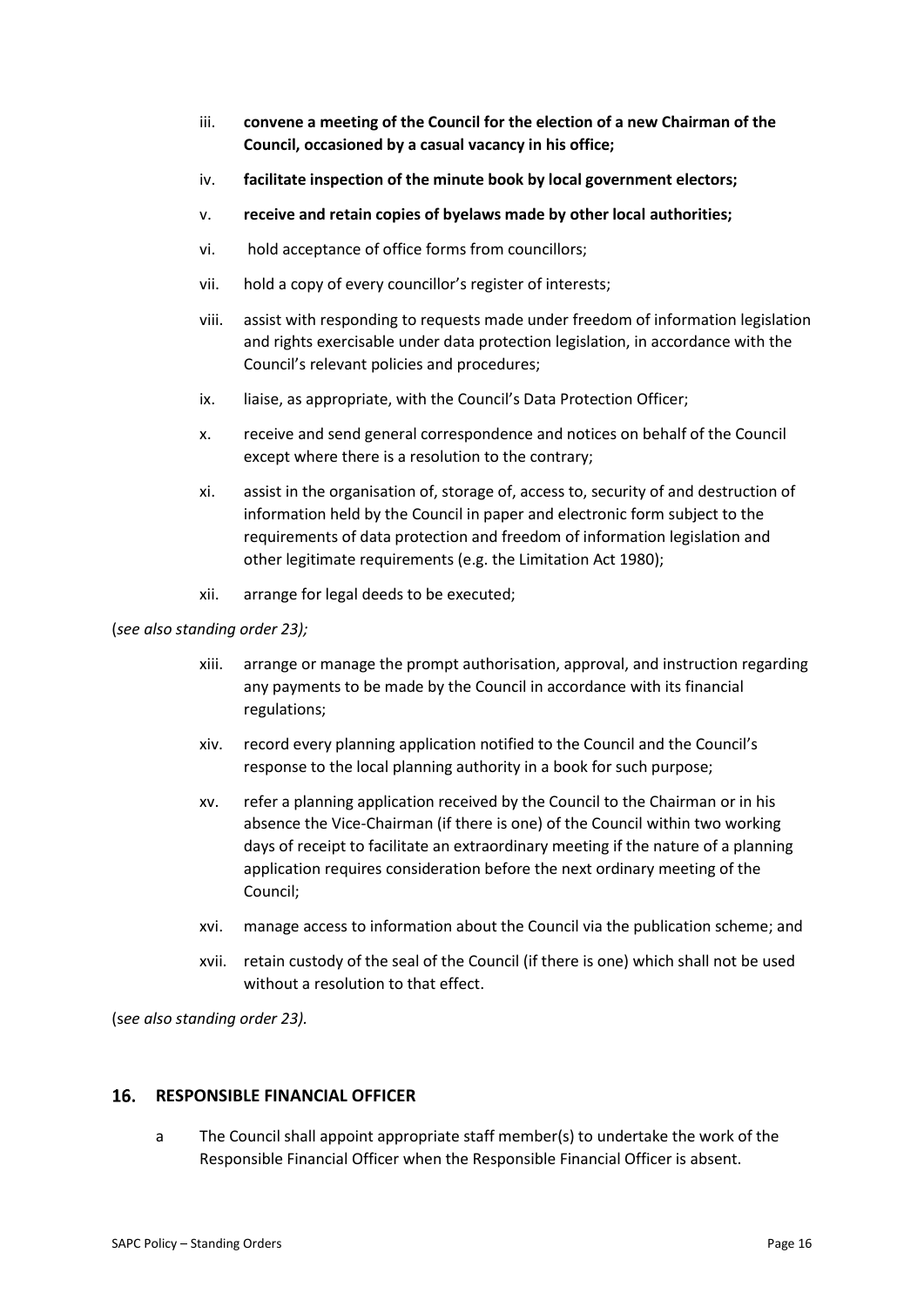### **ACCOUNTS AND ACCOUNTING STATEMENTS**

- a "Proper practices" in standing orders refer to the most recent version of "Governance and Accountability for Local Councils – a Practitioners' Guide".
- b All payments by the Council shall be authorised, approved and paid in accordance with the law, proper practices and the Council's financial regulations.
- c The Responsible Financial Officer shall supply to each councillor as soon as practicable after 30 June, 30 September and 31 December in each year a statement to summarise:
	- i. the Council's receipts and payments (or income and expenditure) for each quarter;
	- ii. the Council's aggregate receipts and payments (or income and expenditure) for the year to date;
	- iii. the balances held at the end of the quarter being reported and which includes a comparison with the budget for the financial year and highlights any actual or potential overspends.
- d As soon as possible after the financial year end at 31 March, the Responsible Financial Officer shall provide:
	- i. each councillor with a statement summarising the Council's receipts and payments (or income and expenditure) for the last quarter and the year to date for information; and
	- ii. to the Council the accounting statements for the year in the form of Section 1 of the annual governance and accountability return, as required by proper practices, for consideration and approval.
- e The year-end accounting statements shall be prepared in accordance with proper practices and apply the form of accounts determined by the Council (receipts and payments, or income and expenditure) for the year to 31 March. A completed draft annual governance and accountability return shall be presented to all councillors at least 14 days prior to anticipated approval by the Council. The annual governance and accountability return of the Council, which is subject to external audit, including the annual governance statement, shall be presented to the Council for consideration and formal approval before 30 June.

### **FINANCIAL CONTROLS AND PROCUREMENT**

- a. The Council shall consider and approve financial regulations drawn up by the Responsible Financial Officer, which shall include detailed arrangements in respect of the following:
	- i. the keeping of accounting records and systems of internal controls;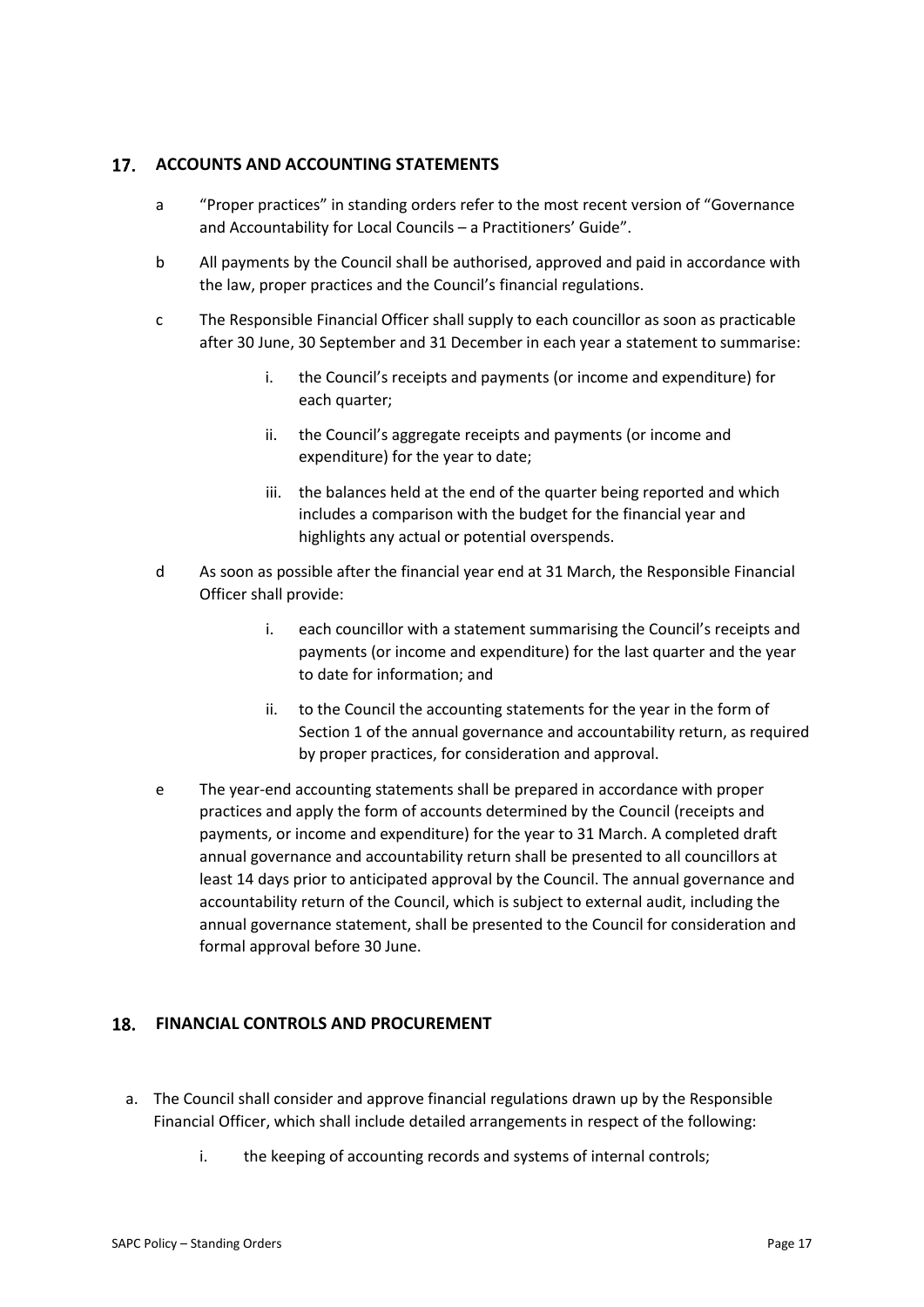- ii. the assessment and management of financial risks faced by the Council;
- iii. the work of the independent internal auditor in accordance with proper practices and the receipt of regular reports from the internal auditor, which shall be required at least annually;
- iv. the inspection and copying by councillors and local electors of the Council's accounts and/or orders of payments; and
- v. whether contracts with an estimated value below **£25,000** due to special circumstances are exempt from a tendering process or procurement exercise.
- b. Financial regulations shall be reviewed regularly and at least annually for fitness of purpose.
- c. **A public contract regulated by the Public Contracts Regulations 2015 with an estimated value in excess of £25,000 but less than the relevant thresholds in standing order 18(f) is subject to Regulations 109-114 of the Public Contracts Regulations 2015 which include a requirement on the Council to advertise the contract opportunity on the Contracts Finder website regardless of what other means it uses to advertise the opportunity.**
- d. Subject to additional requirements in the financial regulations of the Council, the tender process for contracts for the supply of goods, materials, services or the execution of works shall include, as a minimum, the following steps:
	- i. a specification for the goods, materials, services or the execution of works shall be drawn up;
	- ii. an invitation to tender shall be drawn up to confirm (i) the Council's specification (ii) the time, date and address for the submission of tenders (iii) the date of the Council's written response to the tender and (iv) the prohibition on prospective contractors contacting councillors or staff to encourage or support their tender outside the prescribed process;
	- iii. the invitation to tender shall be advertised in a local newspaper and in any other manner that is appropriate;
	- iv. tenders are to be submitted in writing in a sealed marked envelope addressed to the Proper Officer;
	- v. tenders shall be opened by the Proper Officer in the presence of at least one councillor after the deadline for submission of tenders has passed;
	- vi. tenders are to be reported to and considered by the appropriate meeting of the Council or a committee or sub-committee with delegated responsibility.
- e. Neither the Council, nor a committee or a sub-committee with delegated responsibility for considering tenders, is bound to accept the lowest value tender.
- f. **A public contract regulated by the Public Contracts Regulations 2015 with an estimated value in excess of £181,302 for a public service or supply contract or in excess of £4,551,413 for a public works contract (or other thresholds determined by the European Commission every two years and published in the Official Journal of the European Union (OJEU)) shall comply with the relevant procurement procedures and other requirements in the Public**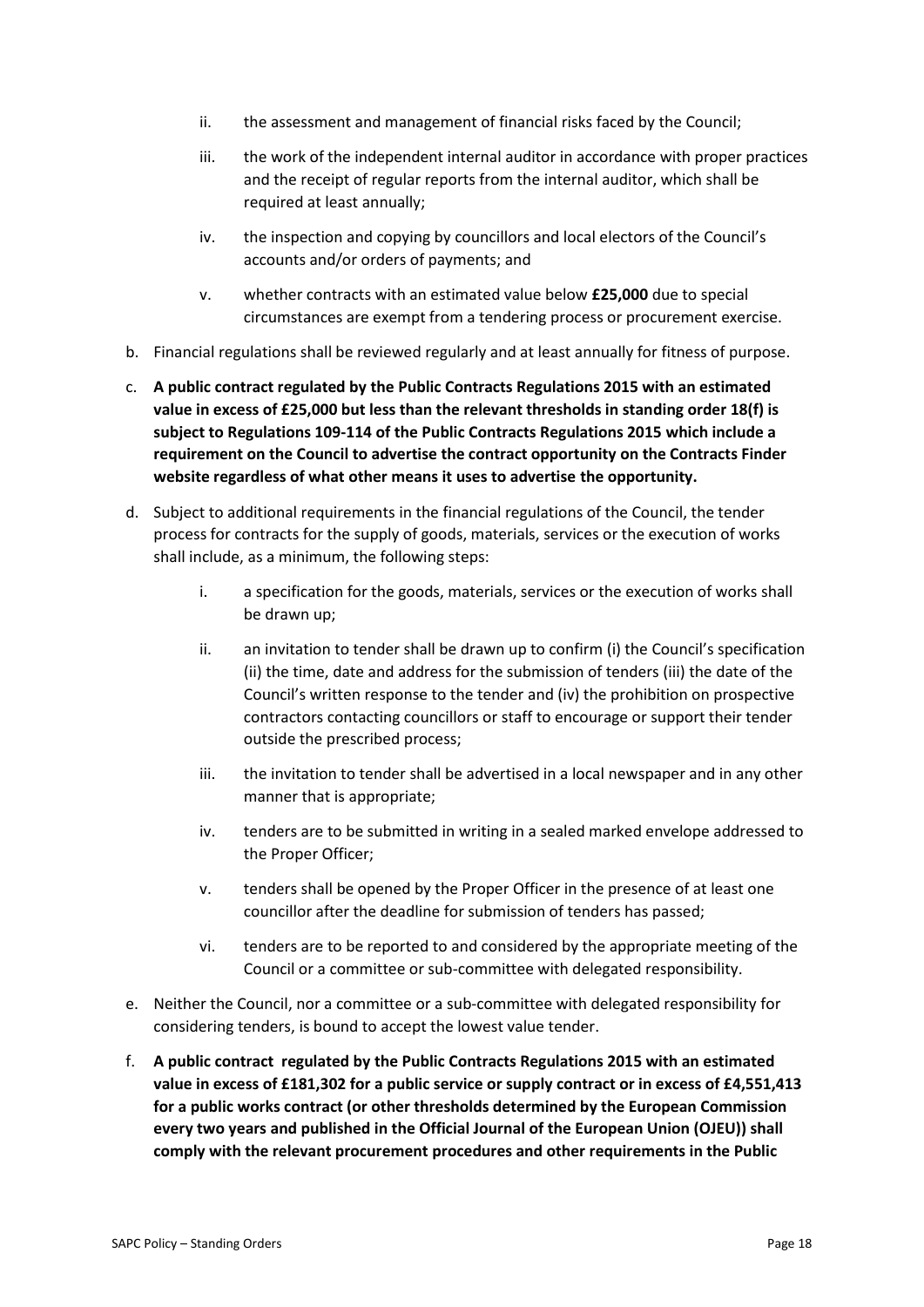**Contracts Regulations 2015 which include advertising the contract opportunity on the Contracts Finder website and in OJEU.**

g. **A public contract in connection with the supply of gas, heat, electricity, drinking water, transport services, or postal services to the public; or the provision of a port or airport; or the exploration for or extraction of gas, oil or solid fuel with an estimated value in excess of £363,424 for a supply, services or design contract; or in excess of £4,551,413 for a works contract; or £820,370 for a social and other specific services contract (or other thresholds determined by the European Commission every two years and published in OJEU) shall comply with the relevant procurement procedures and other requirements in the Utilities Contracts Regulations 2016.**

### 19. DELEGATED POWERS

- a. A scheme of Delegated Powers is in place to help the Council and officer(s) to make decisions in a timely manner. See separate document "Scheme of Delegated Powers".
- b. Where appropriate, the Council may decide that an Extraordinary meeting of the Council be called to deal with an urgent matter.

### **HANDLING STAFF MATTERS**

- a A matter personal to a member of staff that is being considered by a meeting of Simpson & Ashland Parish Council is subject to standing order 11.
- b Subject to the Council's policy regarding absences from work, the Council's most senior member of staff shall notify the chairman of absence occasioned by illness or other reason and that person shall report such absence to the Council at its next meeting.
- c The chairman shall upon a resolution conduct a review of the performance and annual appraisal of the work of the Parish Clerk. The reviews and appraisal shall be reported in writing and are subject to approval by resolution by the Council.
- d Subject to the Council's policy regarding the handling of grievance matters, the Council's most senior member of staff (or other members of staff) shall contact the chairman in respect of an informal or formal grievance matter, and this matter shall be reported back and progressed by resolution of the Council.
- e Subject to the Council's policy regarding the handling of grievance matters, if an informal or formal grievance matter raised by the Parish Clerk relates to the chairman or vice-chairman, this shall be communicated to another member of the Council.
- f Any persons responsible for all or part of the management of staff shall treat as confidential the written records of all meetings relating to their performance, capabilities, grievance or disciplinary matters.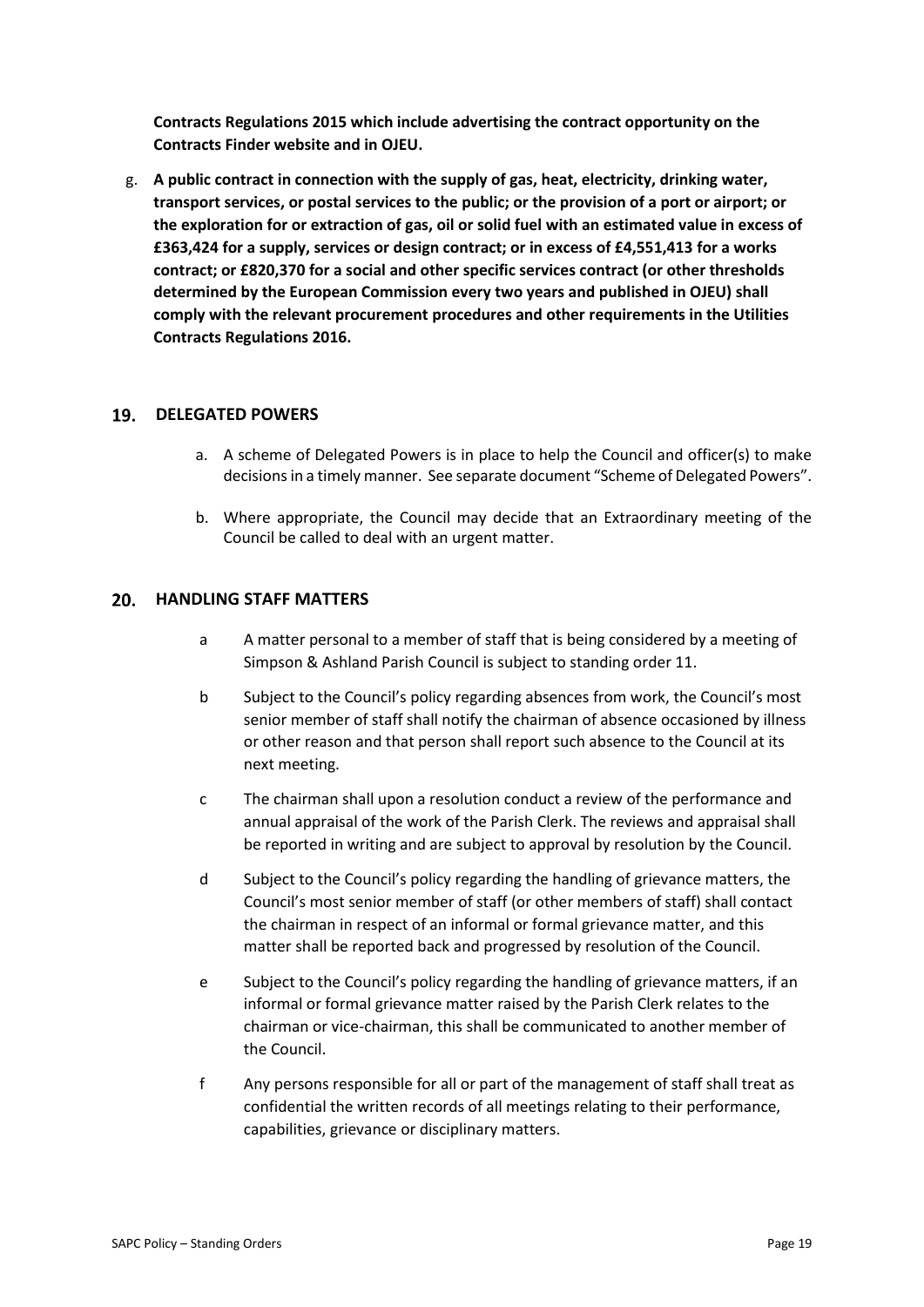g In accordance with standing order 11(a), persons with line management responsibilities shall have access to staff records referred to in standing order 19(f).

#### $21.$ **RESPONSIBILITIES TO PROVIDE INFORMATION**

*See also standing order 21.*

a **In accordance with freedom of information legislation, the Council shall publish information in accordance with its publication scheme and respond to requests for information held by the Council.** 

#### $22.$ **RESPONSIBILITIES UNDER DATA PROTECTION LEGISLATION**

(Below is not an exclusive list).

*See also standing order 11.*

- a **The Council shall appoint a Data Protection Officer.**
- b **The Council shall have policies and procedures in place to respond to an individual exercising statutory rights concerning his personal data.**
- c **The Council shall have a written policy in place for responding to and managing a personal data breach.**
- d **The Council shall keep a record of all personal data breaches comprising the facts relating to the personal data breach, its effects and the remedial action taken.**
- e **The Council shall ensure that information communicated in its privacy notice(s) is in an easily accessible and available form and kept up to date.**
- f **The Council shall maintain a written record of its processing activities.**

#### $23.$ **RELATIONS WITH THE PRESS/MEDIA**

a Requests from the press or other media for an oral or written comment or statement from the Council, its councillors or staff shall be handled in accordance with the Council's policy in respect of dealing with the press and/or other media.

#### $24.$ **EXECUTION AND SEALING OF LEGAL DEEDS**

*See also standing orders 15(b)(xii) and (xvii).*

a A legal deed shall not be executed on behalf of the Council unless authorised by a resolution.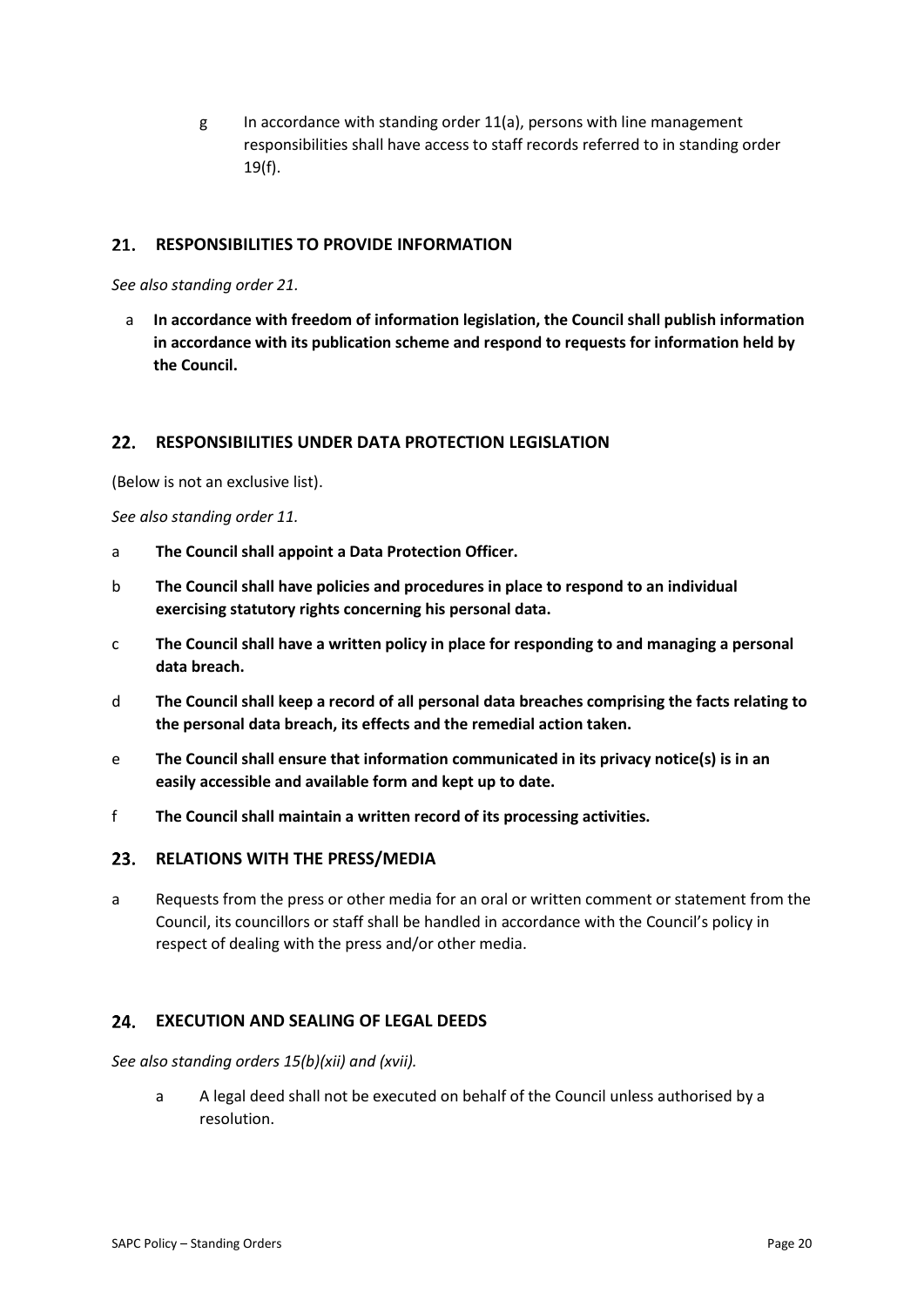#### $25.$ **COMMUNICATING WITH DISTRICT AND COUNTY OR UNITARY COUNCILLORS**

- a An invitation to attend a meeting of the Council shall be sent, together with the agenda, to the ward councillor(s) of the District and County Council OR Unitary Council representing the area of the Council.
- b Unless the Council determines otherwise, a copy of each letter sent to the District and County Council OR Unitary Council shall be sent to the ward councillor(s) representing the area of the Council.